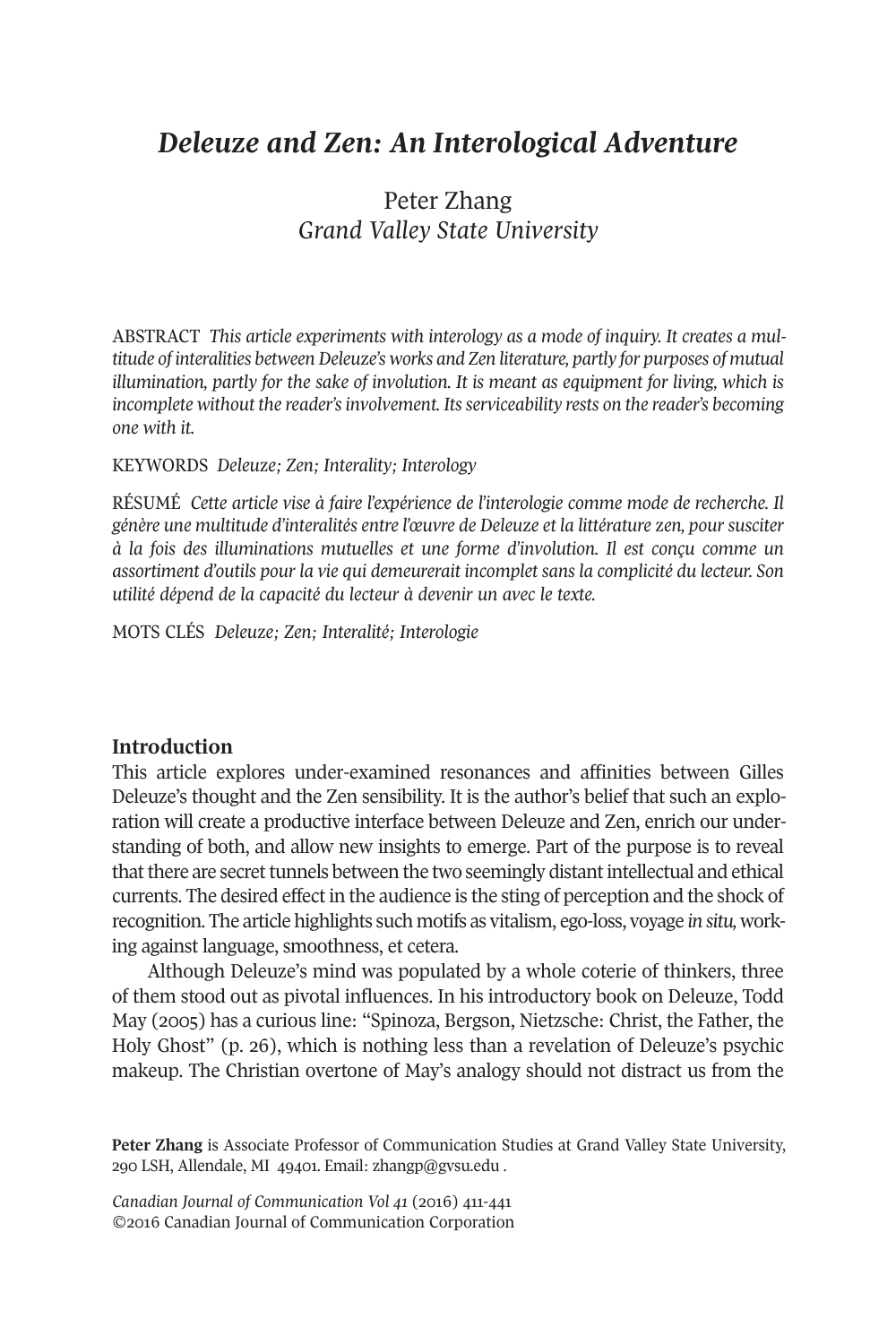fact that the three thinkers' primary impulses all point in the direction of Zen. To be more specific, Spinozan ethics is an ethics of joy; so it is with Zen. Bergson celebrates *élan vital* (生命力) and sees intuition and immediate experience [as](#page-27-1) far more important than the intellect for understanding the world; so does Zen. <sup>1</sup> Nietzschean philosophy is a life philosophy; so is Zen. As Alan Watts (1958) puts it, "The freedom and poverty of Zen is to leave everything and 'Walk on', for this is what life itself does, and *Zen is the religion of life*" (p. 60, emphasis added). Christmas Humphreys (1968) calls Zen a "virile, stern yet laughing philosophy of life" (p. 37). Deleuze's corpus embodies and affirms all three strands of philosophical and ethical influences. Thus, it is only natural if we detect resonances and affinities between Deleuze's thought and the Zen sensibility.

This article is not a linearly progressive essay that uses some philosophical first principle as its point of departure. Instead, it starts right in the middle. It is made up of an ensemble of provocations backed up with mutually resonantrefrains drawn from Deleuze's corpus on the one hand and Zen literature on the other. Although an intimate familiarity with the two bodies of literature is not assumed in the reader, it is neverthel[es](#page-27-0)s called for. The textual strategy is not unlike that of rhapsody, montage, or mosaic. <sup>2</sup> While the provocations and refrains may serve to energize us, it is more interesting to see how flows of energy can be motivated by the intervals orinteralities between them. As such, this exploration is interological in nature.

The issue of "hermeneutical gaps," however, poses a potential challenge to the legitimacy of this mode of inquiry. Can one translate into another vernacular (Deleuzism) concepts from such a different historical epoch or cultural milieu (that of Zen)? Is there any incommensurability between the two paradigms that is being done violence to? Indeed, a vast historical and geographical distance lies between the two intellectual and ethical currents, and whatever affinities and resonances there may be in between, they seem to be fragile and tenuous. As such, incommensurability is a given. At a spiritual level, however, it dissolves. There is "throughness" in between, which Deleuze seems to have figured out already, as evidenced by his book *The Logic of Sense* (1990), which has a lotto do with the fuzzy boundary between sense and nonsense. The book indicates that the influence of Zen upon Deleuze is direct. *Proust and Signs* (Deleuze,1972) has a Zen flavourto it. So does*Anti-Oedipus* (Deleuze & Guattari, 1983). So does Deleuze's style or mode of writing. There is a living quality to it. None of his ideas can be reduced to a thing. The posthumous glory of being hated by symbolic autopsists!

The issue of hermeneutical gaps is a Gordian knot cut by Deleuze, who transcends conceptual thinking by taking it to a bursting point. The hermeneutical gap argument may well be a symbolic resource deployed by theoretical conservatives to obstruct cross-cultural work. For our purposes, "gap" is precisely a synonym for "interality," which naturally attracts the flow of mental energy and motivates inquiry. *Zen in English Literature* and *Oriental Classics*, by R.H. Blyth (1942), is a precedent for this mode of inquiry. Similar examples are numerous in intellectual history. Deleuze's work actually gets us to ponder the question: what guise should Zen assume in the West? The following provocations may give us an inkling of an answer.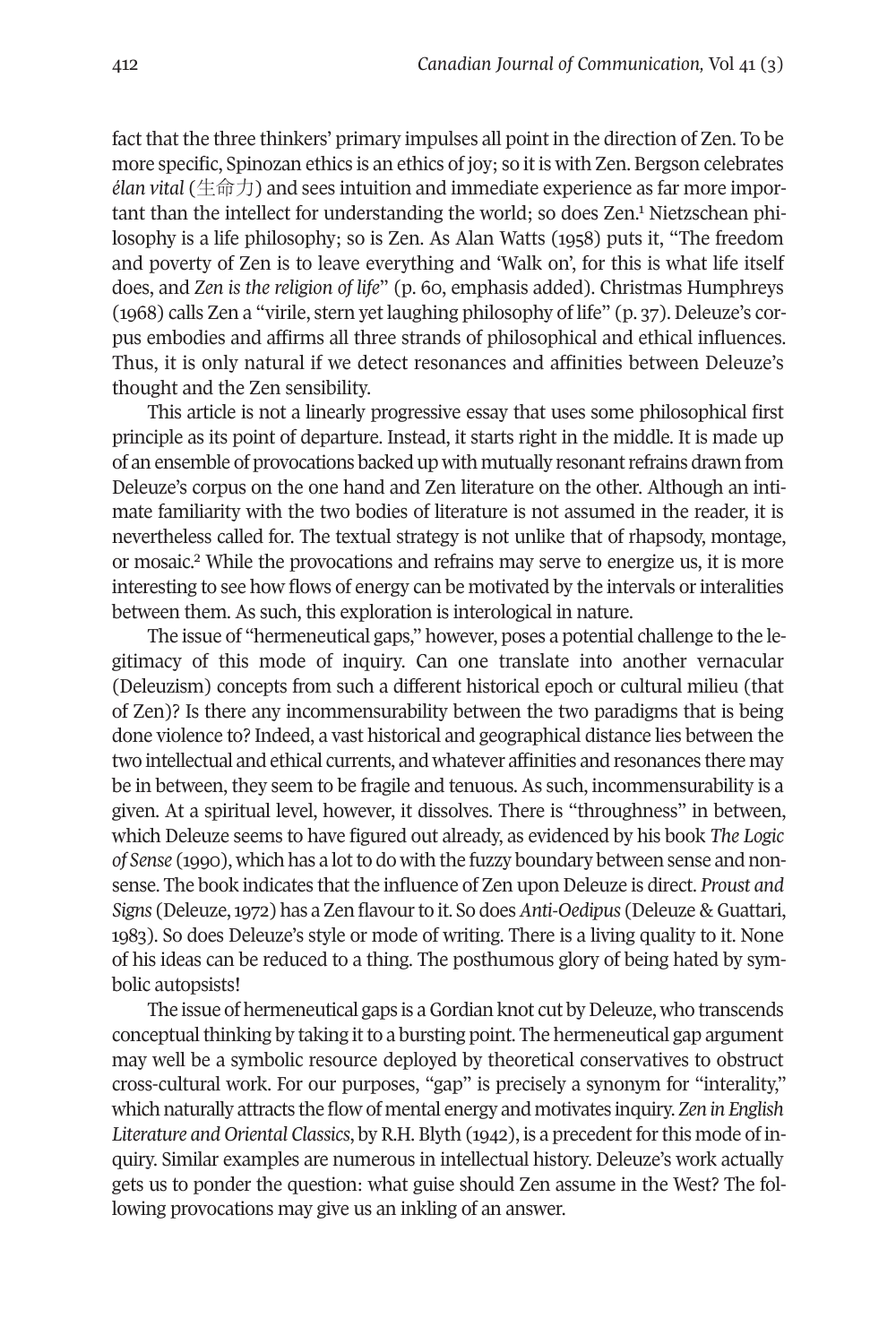#### **Provocations**

*A profound vitalism lies behind both Deleuze and Zen.* The message is to unburden, unblock life, to trace lines of flight, to get rid of hindrances so life can reach its utmost potential. As such, Deleuze and Zen both imply a positive sense of virtue.

The vitalistic ethos is a recurrent motif in Deleuze's work. It runs through Deleuze's interpretation of the will to power, the eternal return, the active and the passive (as d[ist](#page-27-2)inguished from the reactive), difference and repetition, nomad thought, and so on. <sup>3</sup> The guiding question implied by this ethos is: is such-and-such life affirming orlife negating? As Deleuze (1997a) points out in an article on Nietzsche: "[T]o affirm is not to bear, carry, or harness oneself to that which exists, but on the contrary to unburden, unharness, and set free that which lives" (p 100). It is a question of "knowing whether a being eventually 'leaps over' or transcends its limits in going to the limit of what it can do, whatever its degree" (Deleuze, 1994, p. 37). The virtuous and free are those who do not block the life force (i.e., *élan vital*) that is within themselves. Vitalism in Deleuze is not just about the personal, though. It entails a politics as well. Reactionary forces, for example, have a vested interest in blocking movement, whereas active forces always embrace it (Deleuze,1995). Democracy itself needs to be envisioned and practised vitalistically. A genuine democracy is nothing less than a crowned anarchy that allows people to give free rein to their potentials.Deleuze's work needs to be read as political philosophy.

Likewise, the point of Zen discipline is about unleashing the practitioner's arrested potentials—doing so without resorting to straining because straining almost always accomplishes the opposite. Conventional wisdom, however, often associates Zen with little more than calmness in a volatile world, thus missing the power or effectiveness side of Zen entirely.As Suzuki (1956) points out, "Dhyana is not quietism, noris ittranquillization; it is rather acting, moving, performing deeds, seeing, hearing, thinking, remembering …" (pp. 181–182). Zen manifests itself in real life as an efficacy emanating from the elimination of hindrances and blockages. To use a half line from Thomas Cleary (2005a), "Zen awakening ... unlocks hidden capacities" (p. 230). As such, it is vitalistic in nature.

**Figure 1** 最

*Source:* Lee Hsiao-kun

It is worth pointing out that the Spinozan notion of nature, which Deleuze invokes often, has an exact equivalent in Zen literature, which is called *hsing* [*xing*] 性. In the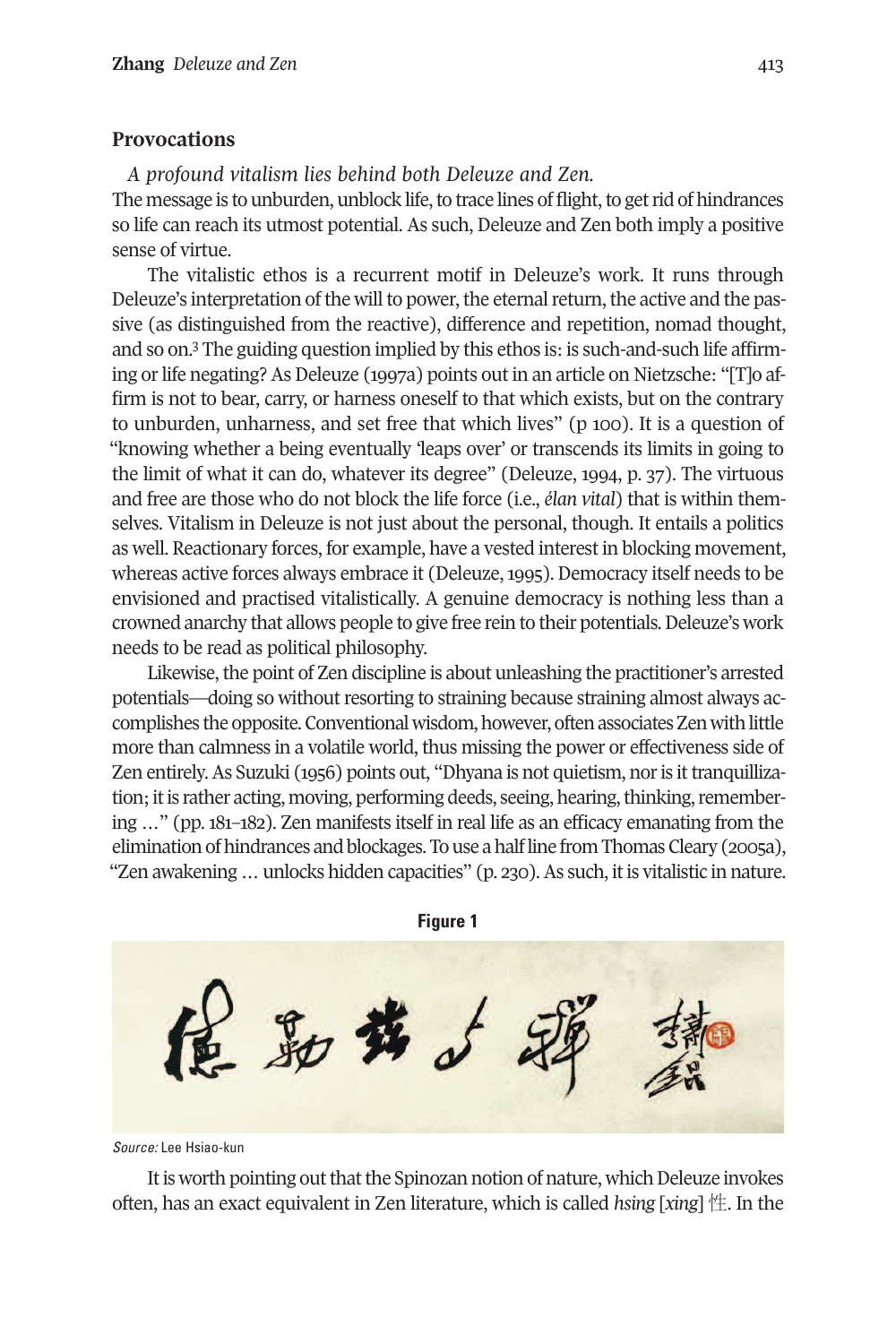final analysis, both are synonymous with *élan vital*. As Suzuki (1956) puts it: "*Hsing* means something without which no existence is possible, or thinkable as such. As its morphological construction suggests, it is 'a heart or mind which lives' within an individual. Figuratively, it may be called vital force" (p. 172). To see into one's self-nature is to intuit one's *élan vital*.

*Deleuze and Zen both see the ego as a trap and advocate ego-loss.* Ethically speaking, ego-loss and vitalistic autopoiesis are simply flip sides of the same coin, the apparent paradox notwithstanding. For Deleuze, ego-loss constitutes a betrayal ofthe codes orlife scripts overdetermined by the social system and involves the tracing of lines of flight, which is a species of life-experimentation with no guarantee. Indeed, in the search for freedom, a man takes his life in his hands. As Deleuze puts it in

"On the Superiority of Anglo-American Literature": [I]t is difficult to be a traitor; it is to create. One has to lose one's identity, one's face, in it. One has to disappear, to become unknown. (Deleuze & Parnet, 1987, p. 45)

A bit later in the same context, he points out, "We are always pinned against the wall of dominant significations, we are always sunk in the hole of our subjectivity,the black hole of our Ego which is more dear to us than anything" (Deleuze & Parnet, 1987, p. 45). Identity, subjectivity, and ego are synonymous terms here. In *The Logic of Sense*, Deleuze (1990) points out that "[t]he impersonal and pre-individual are the free nomadic singularities" (p. 141). Arguably, this single line captures the very gist of Zen. The impersonal and pre-individual are free from the hindrances that come with the ego and capable of operating in a state of *wuxin*無心(i.e., no mind). Hence, "[t]o paint without painting, non-thought, shooting which becomes non-shooting, to speak without speaking" (Deleuze, 1990, p. 137).

In *Anti-Oedipus*, Deleuze and Guattari (1983) present the schizo as the one capable of accomplishing ego-loss. Take this quote:

[The schizo, the man of desire] produces himself as a free man, irresponsible, solitary, and joyous, finally able to say and do something simple in his own name, without asking permission; a desire lacking nothing, a flux that overcomes barriers and codes, a name that no longer designates any ego whatever. (p. 131)

Ego-loss is a mark of freedom, so to speak. It is also a mark of sanity: "True sanity entails in one way or another the dissolution of the normal ego" (Laing quoted in Deleuze & Guattari, 1983, p. 132).

Deleuze associates ego-loss with the dissolution of substantives and adjectives.As he puts it in *The Logic of Sense*:

[W]hen substantives and adjectives begin to dissolve, when the names of pause and rest are carried away by the verbs of pure becoming and slide into the language of events, all identity disappears from the self, the world, and God. (Deleuze, 1990, p. 3)

Although this understanding is Stoic in origin, it is nevertheless well in line with the Zen sensibility. The grammatical equivalent of Zen is a verb in the infinitive form.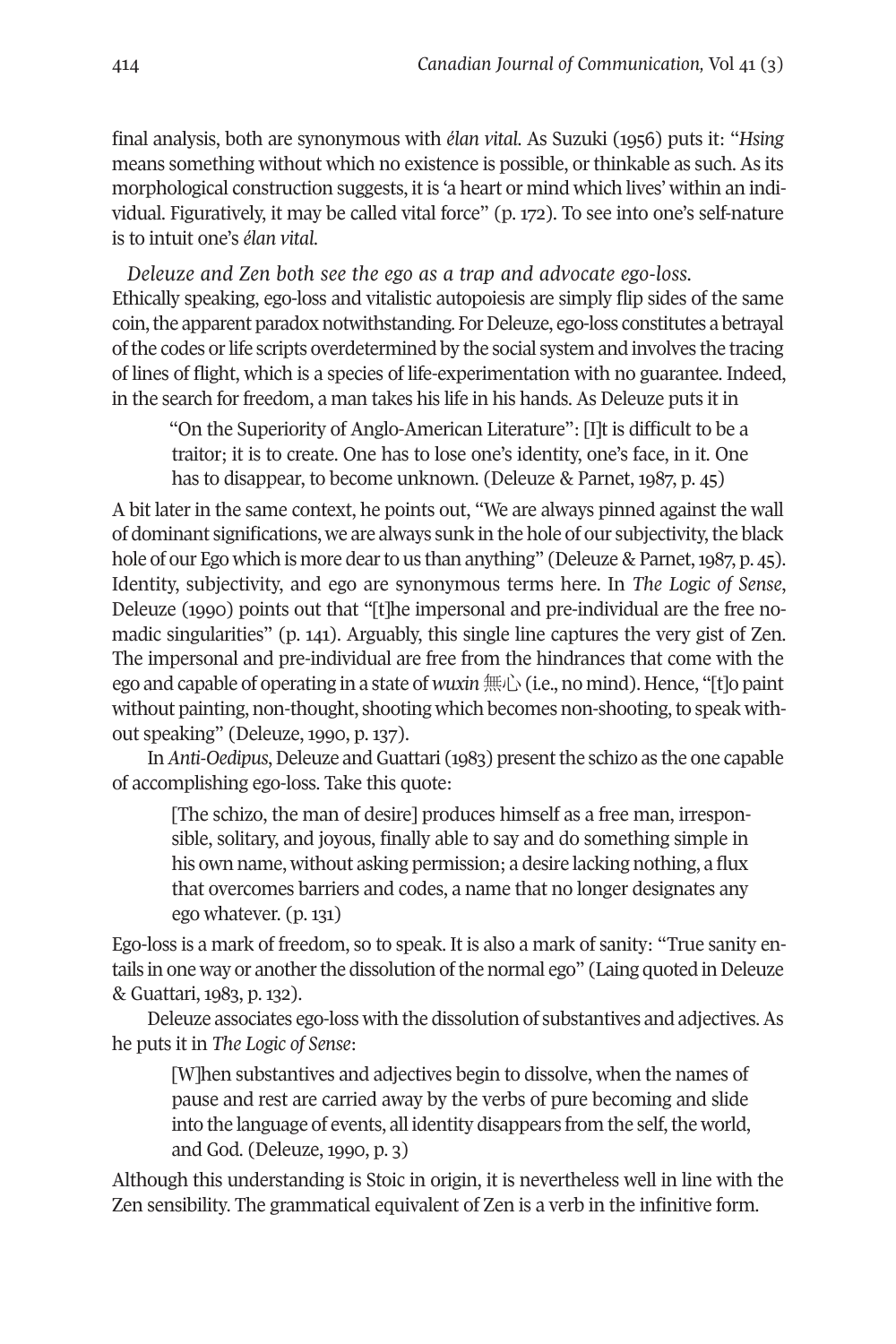Zen literature holds that "[n]othing remains the same for two consecutive *ksanas* (the shortest imaginable periods of time)" (Hanh, 1995, p. 39). Therefore nothing has a fixed identity. To cling to a fixed ego is to negate the very essence of life, whereas to let go is to affirm life. This is precisely the main argument of Watts' book *The Wisdom of Insecurity* (1951). In practical matters, the ego always brings with it a psychological blind spot, thus keeping one from coping with situations with an unclouded mind or no mind. The mind is an outcome of cultural conditioning. Egoloss, or psychic minorization, is a matter of deconditioning—and the precondition for true wisdom.

In the Linji/Rinzai 臨濟 School, each disciple is given a fitting *huatou/watō* 話頭 (critical phrase) to contemplate. The right *huatou* encapsulates the disciple's Great Doubt (*dayi/daigi* 大疑, a state of concentration brought to its highest pitch). The disciple who is in a state of absolute concentration on the *huatou* stands a chance of being suddenly awakened by an accidental trigger, which may take a number of forms, such as the sound of the temple bell, the sight of a flock of birds against the grey sky, or a serendipitous stanza the disciple stumbles upon. A strong resonance may exist between the *huatou* and the stanza, thus inducing a cathartic catastrophe in the disciple's mind, which becomes the site of the explosion. The most common *huatou* is "Who am I?" and the right answer is arguably "Buddha." As the *huatou* is cracked, so the ego is pulverized, and the disciple experiences a *satori* (*wu/go* 悟), big or small. As Suzuki (1956) puts it, "The individual shell in which my personality is so solidly encased explodes atthe moment of satori" (p.105). Cleary (2005b) points outthat*satori* "means the awakening of the whole potential for the experience of experience itself" (p. 234). Couched in Deleuzean terms, such awakening jolts one in the direction of "a pure perception identical to the whole of matter" (Deleuze,1991, p. 27). Ourlabels for things are no more than thin simplifications. They promote recognition but pre-empt encounter. *Satori* entails the reopening of the doors of perception, or the lowering of the threshold of perception. As a result, one gains access to what Deleuze and Guattari (1987) call "microperceptions" (p. 283).

The utility of ego-loss is a recurrent motif in the works of Zhuangzi  $\#$  $\neq$ , which preceded and profoundly informed the rise of Zen. In the chapter entitled "Mastering Life," for example, Zhuangzi tells the story of woodworker Ch'ing, who made a bell stand that seemed to be the work of gods or spirits. Ch'ing attributes his capacity to the achievement of ego-loss through fasting:

When I am going to make a bell stand, I never let it wear out my energy. I always fast in order to still my mind. When I have fasted for three days, I no longer have any thought of congratulations or rewards, of titles or stipends. When I have fasted for five days, I no longer have any thought of praise or blame, of skill or clumsiness. And when I have fasted for seven days, I am so still that I forget I have four limbs and a form and a body. By that time, the ruler and his court no longer exist for me. My skill is concentrated and all outside distractions fade away.…That's probably the reasonthat people wonder if the results were not made by spirits. (Watson, 1968, pp. 205–206)

Zhuangzi can be retroactively called a Zennist, the anachronism notwithstanding.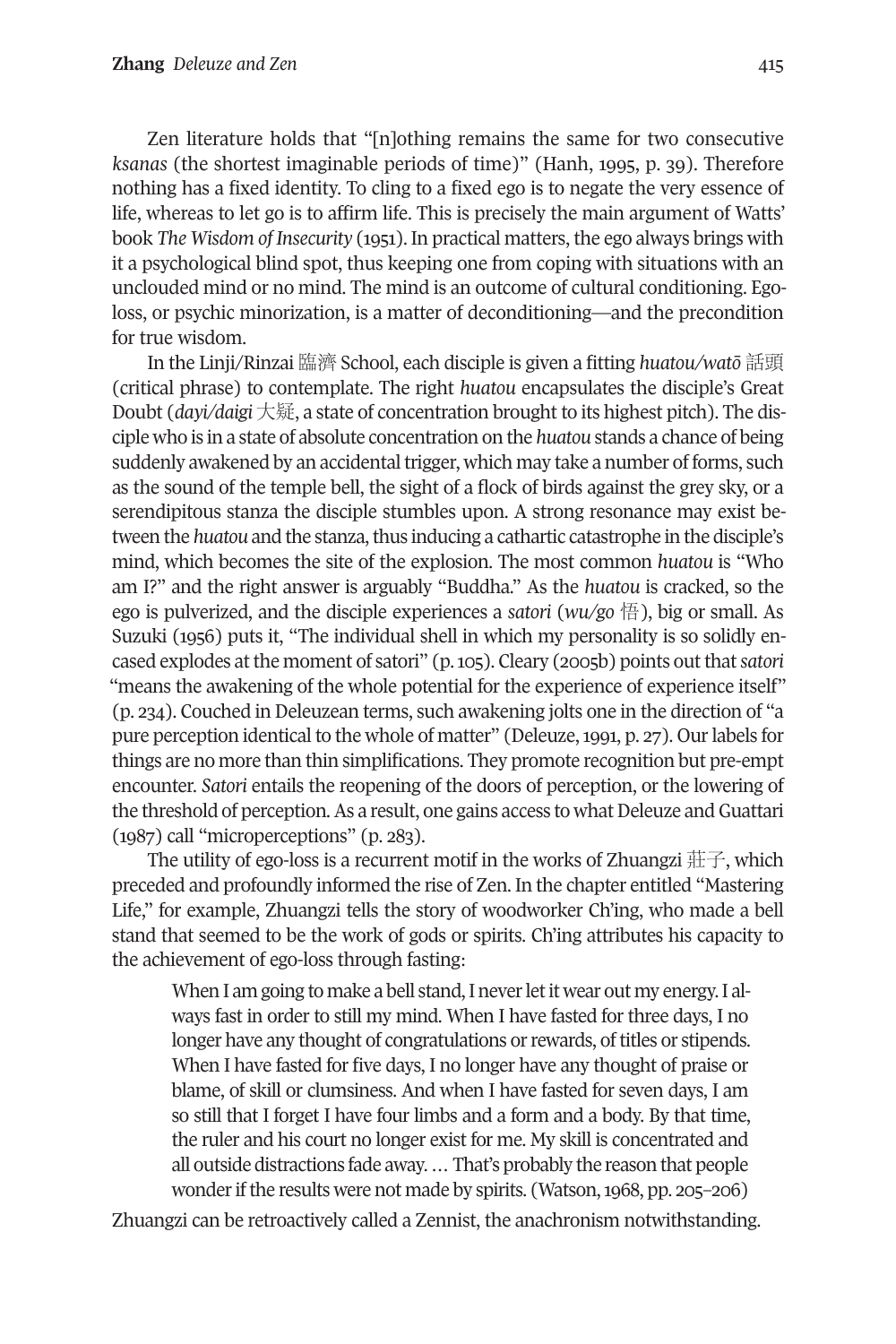# *Deleuze's notion of "rhizome" is a recurrent motif in Zen literature even if the term is not used explicitly.*

Deleuze associates the tree with transcendence ("a specifically European disease") and the West, and the rhizome with immanence and the East (Deleuze & Guattari, 1987, p.18). The phrase "successive lateral offshoots in immediate connection with an outside" not only captures the image of the rhizome but also its spirit, which is the will to freedom or smoothness (i.e., "the removal of blockages") (Deleuze & Guattari, 1987, pp. 12–19). The rhizome is characterized by lines of flight, so to speak. In a sense, the tree is to structure as the rhizome is to *communitas,* to borrow Victor Turner's (1969) vocabulary. The one implies striation, and the other, smoothness.But "rhizome" is a far more inclusive and far less anthropocentric term than *communitas.*

In Zen literature, the closest equivalent to the notion of rhizome is probably interbeing or *shishi wuai/ji ji muge* 事事无碍 (*muge* means "no blockage, no obstruction," which is synonymous with throughness or smoothness). "[*Ji ji muge*] is the idea of the mutual interpenetration of all things, or the mutual interdependence of all things. Its symbol is Indra's net, the principle of which is elaborated in the *Avatamsaka sutra*" (Watts, 1999, p. 43). In Hanh's (1995) words, "The presence of one thing (*dharma*) implies the presence of all other things. The enlightened man or woman sees each thing not as a separate entity but as a complete manifestation of reality" (p. 41). To be enlightened means to see the world as a rhizomatic web of interdependence. As such, the orchid and the wasp (one of Deleuze's examples for the rhizome) are but one organism. In *Unlocking the Zen Koan*, Cleary (1997) points to "the interconnectedness of everything in a cosmic web of Life" (p. 56). In like fashion, Peter Hershock (2005) points out: " 'Joining things' is the horizonless way (*dao*) of healing the wound of existence" (p.115). Becoming rhizomatic can be therapeutic, so to speak, especially for the radically individualistic. In *The Joyous Cosmology*, Watts (1962) remarks, "[Zen] is a discipline in awareness as a result of which the mutual interrelation of all things and all events becomes a constant sensation" (p. 8). That is to say, Zen discipline culminates in a heightened awareness of the rhizome.

There is a striking resonance between the Zen notion of *ji ji muge* and the following passage by Deleuze (1990), especially the phrase "the universal communication of events":

The problem is therefore one of knowing how the individual would be able to transcend his form and his syntactical link with a world, in order to attain to the universal communication of events, that is, to the affirmation of a disjunctive synthesis beyond logical contradictions, and even beyond alogical incompatibilities. (p. 178)

The gist of *ji ji muge* and "the universal communication of events" is *tong* 通 (i.e., throughness) or smoothness. That the above passage comes from a chapter by Deleuze on univocity is no mere coincidence. One simply cannot talk about rhizome, interbeing, or *ji ji muge* without talking about univocity. These terms all imply each other. Let us bracket the whole notion of univocity for the moment.

*Couched in Deleuzean terms, satori is a curious, stationary journey.* Put otherwise, *satori* is an inner trip, a psychic transformation that allows one to live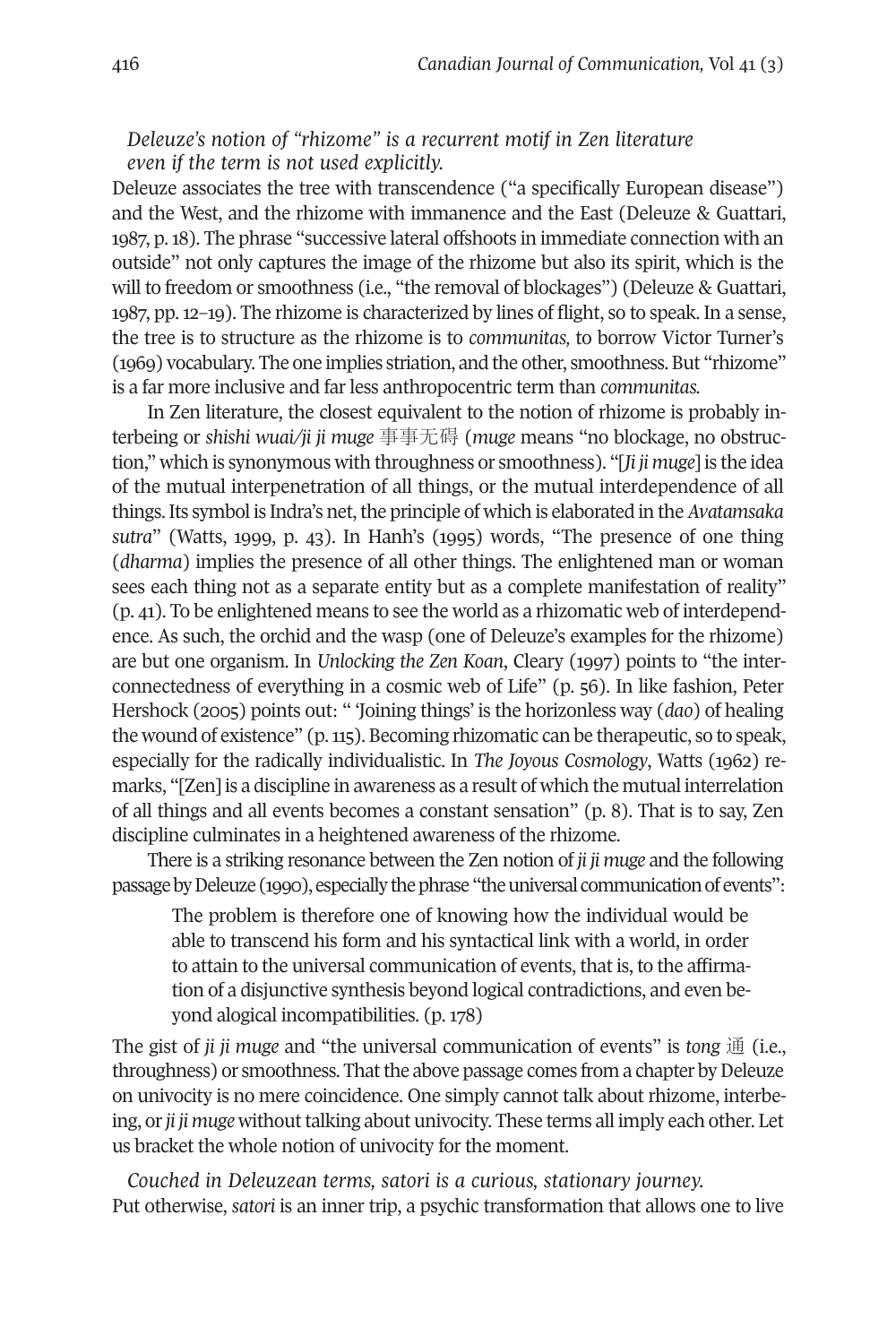the striated in a smooth mode. Thatis to say,*satori* entails "a manner of being in space as though it were smooth" (Deleuze & Guattari, 1987, p. 386).

As a Zen-spirited couplet found at the West Garden Temple 西園寺 in Suzhou, China, has it, "The ordinary person transforms his surroundings instead of his psyche, whereas the saint transforms his psyche instead of his surroundings" (凡夫轉境不轉 心, 聖人轉心不轉境). This Zen idea coincides with Deleuze's point that "flights can happen on the spot, in motionless travel" (Deleuze & Parnet, 1987, p. 37). The oxymoronic phrase "motionless travel" refers to inner trips, psychic transformations, or "trips in intensity," as Deleuze puts it in "Nomad Thought," an article about Nietzsche (Allison, 1977, p. 149). Deleuze applies the phrase to nomads, who do not move but "stay in the same place and continually evade the codes of settled people" (Allison, 1977, p.149).In a different context, he explains: "you shouldn't move around too much, or you'll stifle becomings" (Deleuze, 1995, p. 138). This description of nomads applies to awakened Zen practitioners, that is, spiritual nomads unhindered by the dominant codes of the societies in which they live so that "[w]hereverthey dwell, it is the steppe orthe desert" (Deleuze & Guattari,1987, p. 376).Itis worth mentioning that Zhuangzi, too, is fond of using oxymoron, calling the hermit "one who has drowned in the midst of dry land" (陆沉者) (Watson, 1968, p. 286). Watts' (1958) description of the feel of *satori* is in order here:

[I]n many cases it seemed … as though the oppressiveness of the outer world had suddenly melted like a vast mountain of ice. … The whole rigid structure which is man's usual interpretation of life suddenly drops to pieces, resulting in a sense of boundless freedom … (p. 68)

To experience *satori* is to experience the sensation of smoothness or throughness *in the midst of dealing with* material constraints. It is about tracing out lines of flight without actually fleeing. As Watts (1958) points out further: "the Zen life does not move in ruts; it is the freedom of the Spirit, unfettered by external circumstances and internal illusions" (p. 59).

*Satori is contingent upon slipping the trap of language. The exact same impulse is seen in Deleuze.*

For one thing, Deleuze advocates the invention of a foreign language within language, or reaching the outside of language (Deleuze, 1997b).

The Zen mode of communication is economical, improvisational, suggestive, heuristic, pragmatic, sometimes paradoxical, but never syllogistic. The purpose is not so much to impart conventional knowledge as to trigger a sudden, total awakening, which is knownas *dunwu*顿悟.TheZenmaster canimprovisewell-calibrated,well-timedtriggers to catalyze *satori* but can neverforce *satori* into a disciple. *Satori* happens only when the disciple *runs out of language* (言語道斷; 忘言)—pun intended. As a Zen phrase has it, "Bound up in words, a person gets lost" (滞句者迷) (Hori, 2003, p.117).

It takes tireless negation on the part of the master for the disciple to get to the point where he is totally cornered, ready for the mind-blowing experience of *satori*, which feels like a catharsis and gives one the sensation of freedom—a sensation that is ineffable and incommunicable. Carl Jung rightly calls *satori* a "*mysterium ineffabile*"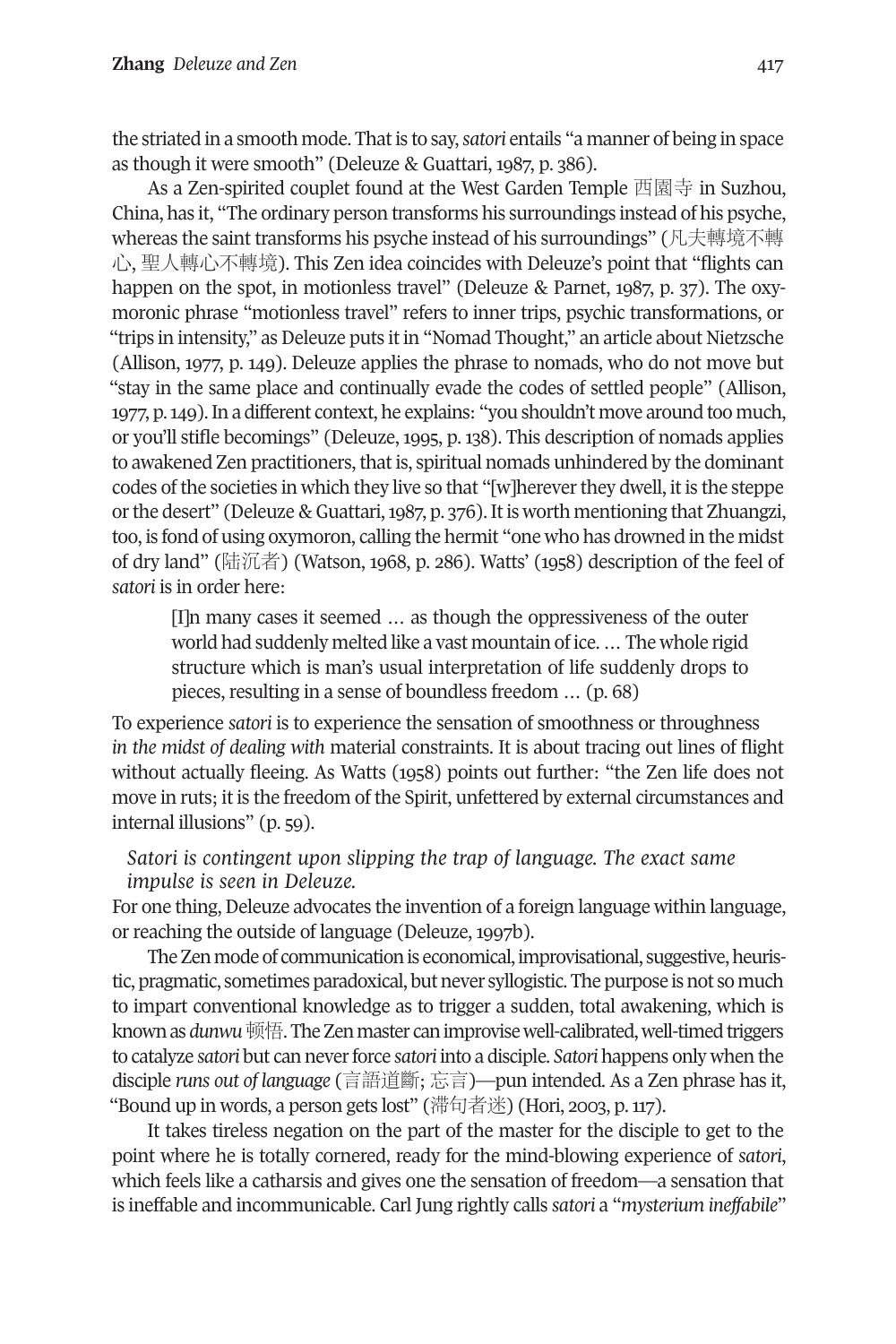(quoted in Suzuki, 1964, p. 11). The taste of *satori* is in the tasting. It is like drinking water—one knows for oneself whether it is cold or warm (如人飲水, 冷暖自知). As Humphreys (1968) puts it, *satori* is "the im-mediate experience of truth as distinct from understanding about it" (p. 33). The master's negation (of discursive understanding) is indistinguishable from a profound affirmation (of suchness, of the flux of life that defies linguistic categorization).

Although language, like the pointing finger, always falls short of capturing "it," to prescribe "Speak not" because of that is to miss the point entirely. The Zen-minded are full aware of both the limitations and the utility of language. What differentiates them from naïve verbal realists is that they are not overly obsessed with or distracted by mere semantics. Rather, they are more pragmatic minded and effect oriented. The Zen master frequently resorts to humour, paradox, conundrums, and nonsense to shake his disciples awake from their linguistically induced hallucinations, so they become aware of "it."As the signifying function of language recedes, so the edifying function kicks in. Deleuze's constant mention of Zen humour, Lewis Carroll, and pragmatics and his repeated use of paradox and oxym[or](#page-27-3)on indicate that he was privy to this linguistic truth, just like the typical Zen master. 4

The Zen mode of discourse is a recurrent motif in *The Logic of Sense*. Take this passage on paradox:

Chrysippus taught: "If you say something, it passes through your lips; so, if you say 'chariot,' a chariot passes through your lips." Here is a use of paradox the only equivalents of which are to be found in Zen Buddhism on one hand and in English or American *nonsense* on the other. In one case, that which is most profound is the immediate, in the other, the immediate is found in language. (Deleuze, 1990, pp. 8–9)

Three additional lines from the book are worth quoting here: "Paradox is opposed to *doxa*"; "with the passion of the paradox, language attains its highest power"; "the paradox is the force of the unconscious: it occurs always in the space between (*l'entredeux*) consciousnesses, contrary to good sense or, behind the back of consciousness, contrary to common sense" (Deleuze, 1990, pp. 75–80). Insofar as Zen means the triumphant irruption of the extra-sedentary, it is essentially para-doxical. A line from the back cover of Humphreys' book *Zen Buddhism* (1968) is in order here: "Anyone who recognizes the super-sense behind the non-sense of Edward Lear or Lewis Carroll is already halfway to Zen" (n.p.). This line not only resonates with the Deleuze passage on paradox, but also sheds light on his book title, *The Logic of Sense*.

*Deleuze's notion of creating impossibilities and thereby possibilities captures well the process of cracking a gongan/kōan* 公案*.* The following passage from *Negotiations* is at once powerful and self-explanatory:

We have to see creation as tracing a path between impossibilities … Kafka explained how it was impossible for a Jewish writer to speak in German, impossible for him to speak in Czech, and impossible not to speak. … Creation takes place in bottlenecks. Even in some particular language, even in French for example, a new syntax is a foreign language within the lan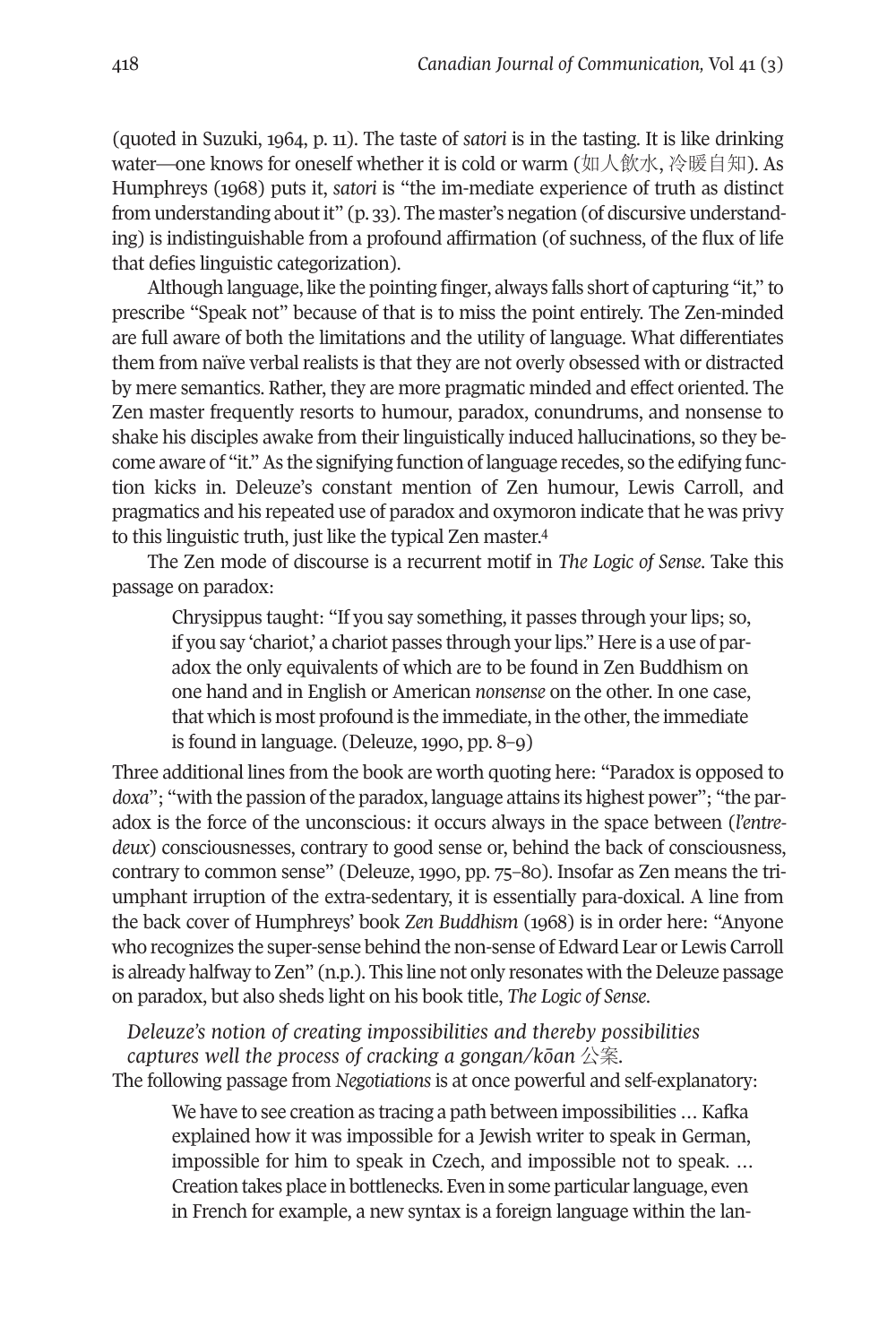guage. … You have to work on the wall, because without a set of impossibilities, you won't have the line of flight, the exit that is creation, the power of falsity that is truth. (Deleuze, 1995, p. 133)

As a result of the impossibilities or the double bind, Kafka ended up minorizing German, orinventing a foreign language withinGerman. This process is best described as the transformation of a dilemma (impossible to speak in German, impossible to speak in Czech) into a tetralemma (it is German; it is not German but Yiddish; it is both; it is neither). The process is spelled out by Deleuze and Guattari in their book chapter "What Is a Minor Literature?" (Deleuze & Guattari, 1986, pp. 16–27). Kafka's minorization of German is very much a Zen experience.

There is a striking similarity between the Deleuze passage quoted above and Watts' account of the process of cracking a *kōan:*

[A]ll of these Koans involve one in some kind of dilemma. … Every Koan must eventually lead to this impasse … somehow [the Zen disciple] must find a way through. The moment he finds it there comes the flash of Satori … suddenly the disciple has escaped from the bondage of his own imaginary prison—the rigid view of life which he himself has created … (Watts, 1958, p. 70)

The *kōan* "is simply a means of breaking through a barrier" (Watts, 1958, p. 71). Deleuze (1990) remarks, "We must recover the aphorism-anecdote, that is, the koan" (p. 142). To crack a *kōan* is to experience a major psychic transformation (i.e., a *satori*). The post-*satori* state of mind is characterized by smoothness, or throughness.

*Mediators are to Deleuze as triggers for satori are to the student of Zen.* For Deleuze, the chief function of mediators is to catalyze creativity, help remove blockages (e.g., Platonic Ideas), and induce becoming. Mediators are sources of inspiration and hold the potential to touch off a process of involution. But mediators cannot function if one has not developed the capacity to be affected. If one's will to becoming is the cause 因, then mediators are the *pratyaya* (*yuan/en* 緣). Suzuki (1961) points out, "[i]n fact, all the causes of satori are in the mind" (p. 245). In explaining the Zen term *jiyuan/kien* 機緣, Hori (2003) indicates that "*ki* denotes the potential of the practitioner or disciple … and by extension the practitioner or disciple himself" and that *kien* means disciple and master (p. 678). That is to say, the master serves the function of *pratyaya*. But other things can serve as *pratyaya* too.

To be ethical means to be adequate to one's encounters or, to use Deleuze's (1990) language, "not to be unworthy of what happens to us" (p. 149). The virtuous person is thus marked by receptivity and affectability. For the prepared person, mediators can be anything. "They canbe people…butthings too, evenplants or animals" (Deleuze,1995, p. 125). Deleuze and Guattari, for example, were mediators for each other. When they worked together, each of them falsified the other, which is to say that each of them "[understood] in his own way notions put forward by the other" (Deleuze, 1995, p. 126). Their collaborative works leave the impression that the writing was done by a third person that had emerged in between. *Anti-Oedipus*, for example, "at times took on a powerful coherence that could not be assigned to either one of [them]" (Deleuze, 2007, p. 239).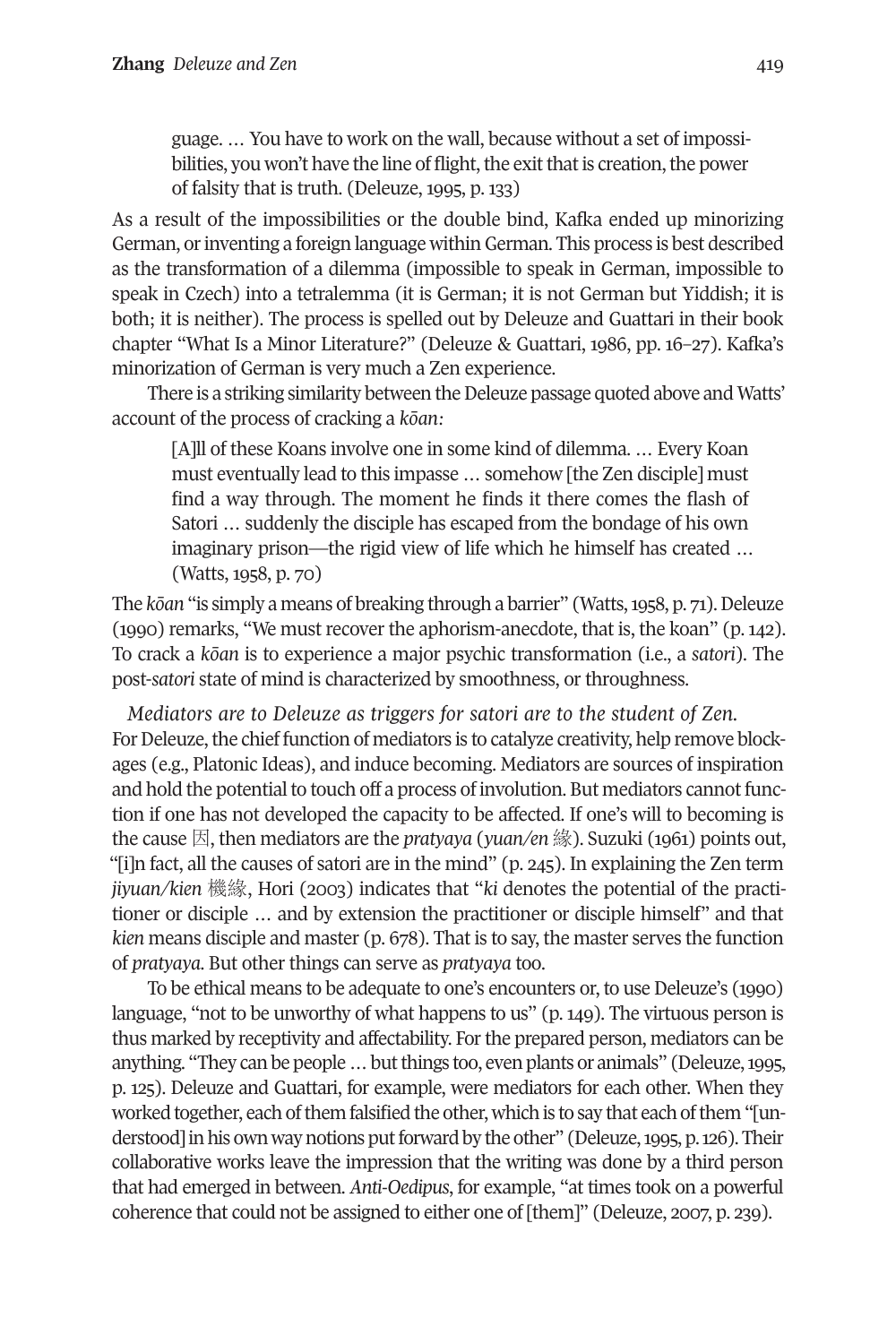For the student of Zen, the primary mediator is the Zen master, who uses all sorts of *upaya* (i.e., expedient means) to bring about awakening in the disciple. As Suzuki (1956) puts it, "The Zen masters ... are always found trying to avail themselves of every apparently trivial incident of life in orderto make the disciples' minds flow into a channel hitherto altogether unperceived" (p. 90). However, if the mind of the student is ripe, then "all things and beings are teaching," (Hershock, 2005, p.115) which is to say, all things and beings are potential mediators. As the Zen phrase has it, "He saw the star and awakened to the Way" (見星悟道) (Hori, 2003, p.166). Hakuin 白隱 reached his first awakening upon hearing the temple bell at the Eigan-ji Temple. Xiangyan/Kyogen 香嚴 experienced *satori* when a piece of rock struck a bamboo as he was sweeping the ground (Suzuki,1956).A monk called Yenju attained *satori* when he heard a bundle of fuel drop (Humphreys, 1968). Contemporary Chan master Victor Chiang 強梵暢 experienced awakening upon hearing his master's snore. Yuanwu 圜 情 opened *satori* upon hearing an amorous poem (the English for the crucial last two lines is offered below):

> 一段風光畫不成, 洞房深處惱予情。 頻呼小玉元無事, 只要檀郎認得聲。

Again and again I called Little Jade, but for no real purpose,

Just so that my lover can recognize my voice. (Translation mine[\)5](#page-27-4)

The real message here is not what "I" say but "my" very voice. There is a hidden analogy, or a kind of allegorical coding, though, to which only the prepared disciple is privy: the *kōans* and cryptic words uttered by the Zen master now and then are not to be taken literally; they are addressed to those whose minds are ripe and are meant to shock them into awakening. The *de facto* addressee is oftentimes the accidental overhearer who is ready for the moment of abrupt awakening. The Sixth Patriarch, Huineng/Yeno 慧能, was a good example of such an overhearer. Legend has it that he attained his initial*satori* upon overhearing the following line from the*Diamond Sutra*: "Arouse the mind that abides in no place" (應無所住而生其心).

What makes meaningless sounds fitting triggers of awakening is probably the fact that sounds are living events in the process of fading away, thus embodying the principle of impermanence. Precisely because they are meaningless, such sounds do not distract people from their dependent arising and subsequent demising. A mountain spring is capable of preaching the Dharma 泉聲說法 precisely because its "expressions" are wordless and meaningless. Deleuze and Guattari (1987) have a line about sound that is worth quoting here: "sound invades us, impels us, drags us, transpierces us. It takes leave of the earth, as much in order to drop us into a black hole as to open us up to a cosmos" (p. 348).

#### *Couched in Deleuzean terms, satori is at once a breakdown and a breakthrough.*

The high-frequency appearance of the two terms in *Anti-Oedipus* indicates the preoccupation of schizoanalysis. A passage by Suzuki (1964) explains the point well: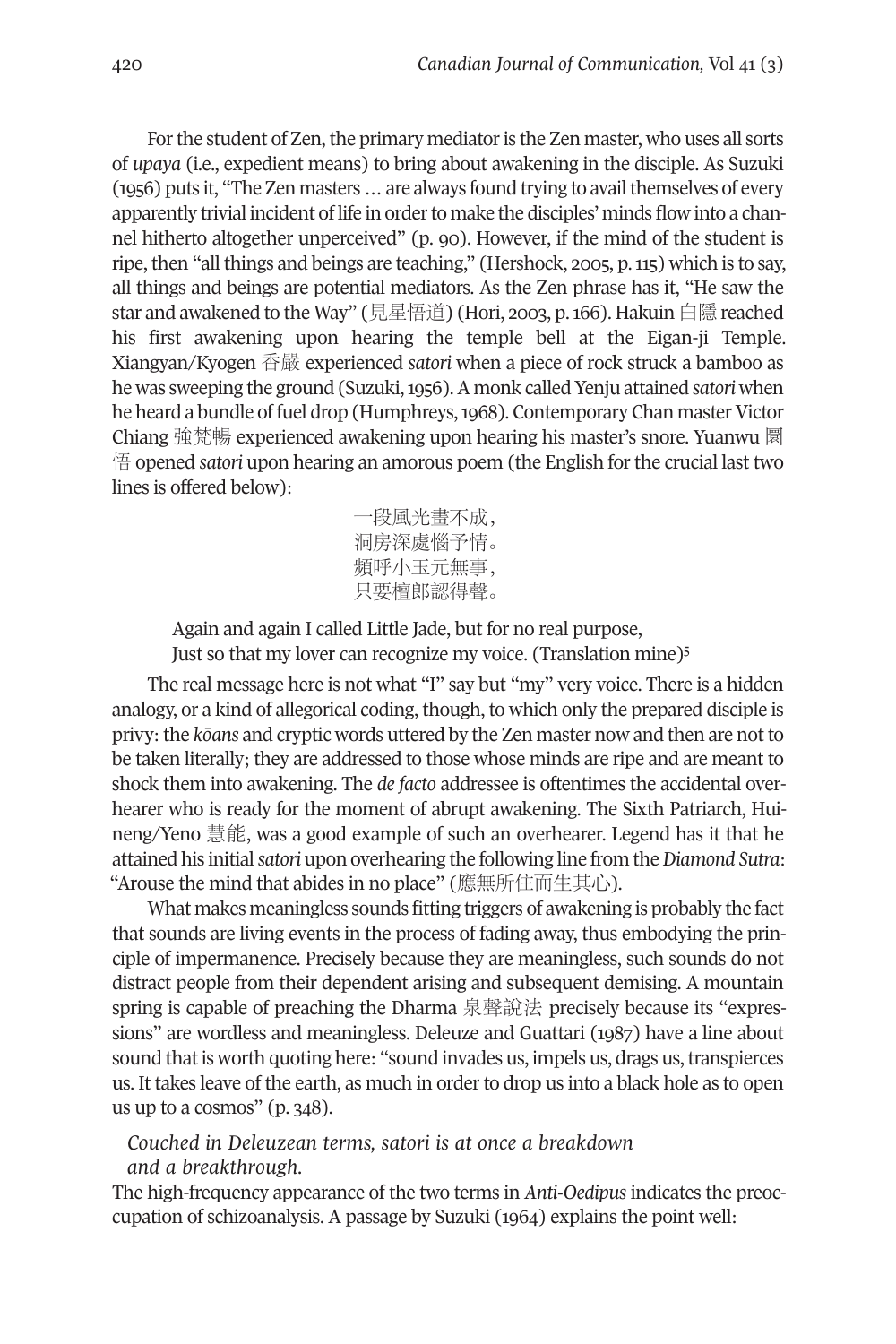*Satori*…is a sort of mental catastrophe taking place all at once, after much piling up of matters intellectual and demonstrative. The piling has reached a limit of stability and the whole edifice has come tumbling to the ground, when, behold, a new heaven is open to full survey. (p. 95)

A line by Jung is in order here too: "The occurrence of*satori* is interpreted and formulated as a break-through of a consciousness limited to the ego-form in the form of the non-ego-like self" (quoted in Suzuki, 1964, p. 14).

# *Surfing is a Zen sport. For Deleuze, it is a metaphor for life in a control society.*

In surfing, the principle of non-duality plays a conspicuous role. Surf[er,](#page-27-5) surfboard, and water constitute one integrated process. The truly free surfer is egoless.<sup>6</sup> There is neither moving nor being moved; there is only "moving with." There is no rational planning; there is only *in-the-moment* co-operation. There is no telling the difference between water's energy and surfer's energy; there is only synergy. Hence the sense of gracefulness. No wonder toward the end of the chapter on flowing with the Tao in his book *Cloud-hidden,WhereaboutsUnknown*,Watts (1974) uses surfing to summarize the point:

The principle of the thing is also recognized by our own surf riders, some of whom know very well that their sport is a form of yoga or Taoist meditation in which the whole art is to generate immense energy from going with your environment, from the principle of *wu-wei*, or following the gravity of water and so making yourself one with it. For, as Lao-tzu himself said, "Gravity is the root of lightness." (p. 34)

To say "there is only *in-the-moment* co-operation" is to say that surfing entails a present orientation. The present, as Okakura (1906) points out in *The Book of Tea*, "is the moving Infinity, the legitimate sphere of the Relative. Relativity seeks Adjustment; Adjust[m](#page-28-0)ent is Art. The art of life lies in a constant readjustment to our surroundings" (p. 58). <sup>7</sup> The last statement especially applies to life in a control society, the defining features of which are rendered visible by the sport of surfing, so Deleuze (1995) seems to suggest. As he puts it:

All the new sports—surfing, windsurfing, hang-gliding—take the form of entering into an existing wave. There's no longer an origin as starting point, but a sort of putting-into-orbit. The key thing is how to get taken up in the motion of a big wave, a column of rising air, to 'get into something' instead of being the origin of an effort. (p. 121)

As natives of a control society, we do what surfers do: neither starting anything, nor finishing anything. Instead, we start in the middle, moving along with one wave after another, making constant adjustments as we go. As Deleuze (1995) points out: "control man undulates, moving among a continuous range of different orbits. *Surfing* has taken over from all the old *sports*" (p. 180, emphasis in original).

Deleuze's concern is that, compared with the old discipline, control is a different animal entirely (a snake as apposed to a mole) and necessitates the invention of new weapons of resistance. For the Zen minded, however, agency resides in non-duality.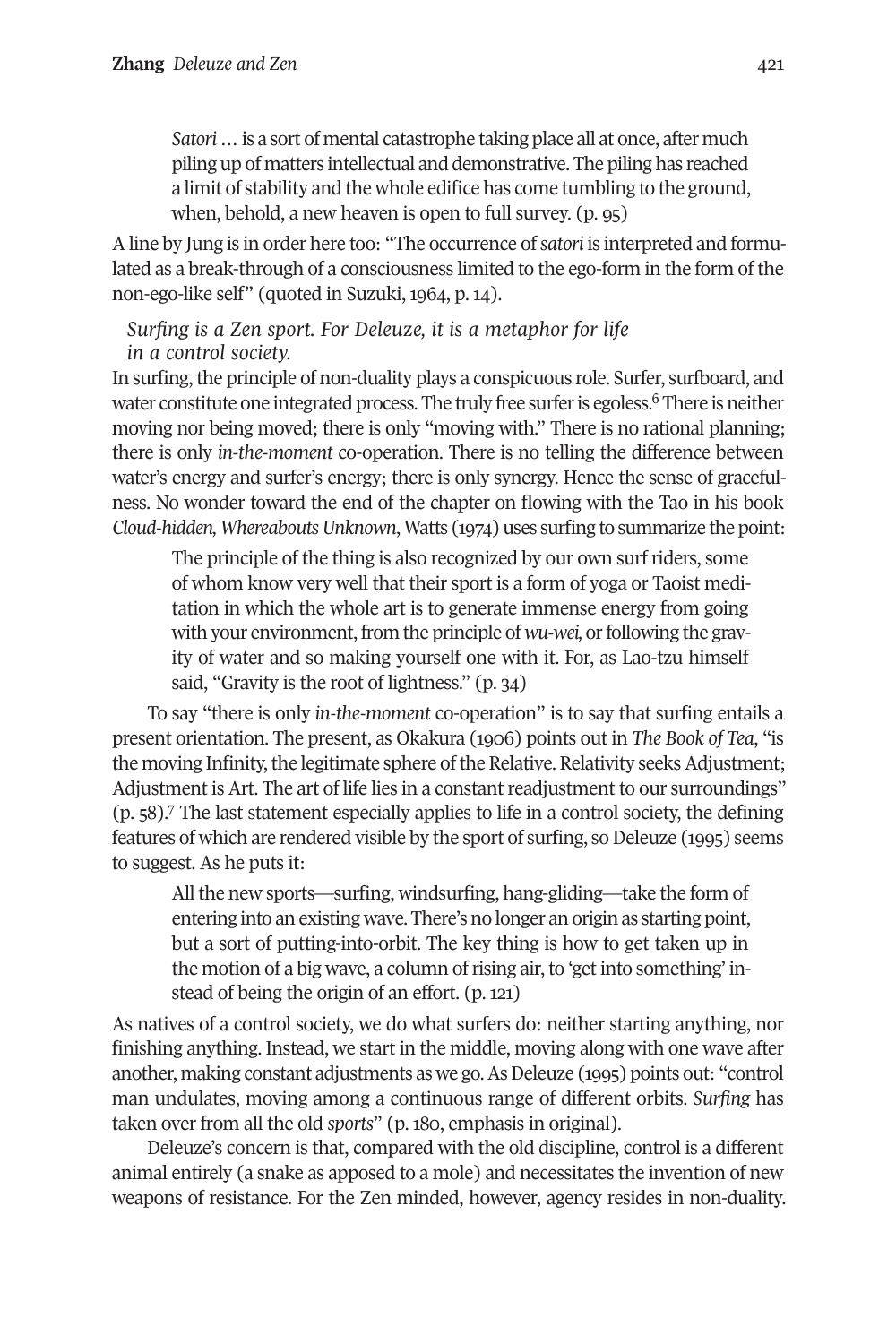Metaphorically speaking, *jujitsu*—the Zen art of using the opponent's own strength to defeat him—may well be an efficacious style of resistance in control societies.

*Deleuze would say: Zen constitutes a divergence from Buddhism.*

This understanding is found in Suzuki too, who sees Zen as "the Chinese revolt against Buddhism" (quoted in Humphreys, 1968, p. 32). Deleuze (1990) suggests that Buddhism is hierarchical, whereas Zen is flat: "This adventure of humor, this two-fold dismissal of height and depth to the advantage of the surface is … the adventure of Zen—against the Brahman depths and the Buddhist heights" (p. 136). Put otherwise, Buddhism is about transcendence, whereas Zen is about "the transcendence of transcendence (that is, absolute immanence)," to borrow Masao Abe's phrase (1985, p. 178). Deleuze's philosophy is a philosophy of immanence. It takes one to know one. It is worth noting that immanence is also a Taoist idea, according to which the Tao is inherent or immanent in the ten thousand things. As Zhuangzi points out, "It is in the piss and shit!" (Watson, 1968, p. 241).

Buddhism is otherworldly, whereas Zen is this-worldly. Buddhism carries an intellectualist baggage, whereas Zen does not. For the Zennist, "[t]here is no circle of birth and death to escape from, nor any supreme knowledge to attain" (Deleuze,1990, p.137). As Humphreys (1968) puts it, "Samsara, the Wheel of Becoming, *is* Nirvana" (p. 44). The door of Zen is open to illiterates like Hui-neng, whereas one who is well learned in the sutras may end up never experiencing *satori.* "Great learning and vast knowledge are only impediments to entering the gate of the dharma" (Addiss, Lombardo, & Roitman, 2008, p. 175). In Buddhism, there is a hierarchy from the Buddha, the Bodhisattva (he who dedicates his life and the fruits of life to his fellow men), the Arhat (he who strives for his own perfection before he presumes to lead his brother on the Way), all the way down to the average person. In Zen, everybody is a Buddha in disguise; put otherwise, the Buddha is viewed as "the principle of Enlightenment which dwells in all" (Humphreys, 1968, p. 29). As Hui-neng sees it, every one of us, whether wise or ignorant, is endowed with Prajna, by means of which one can see into one's self-nature and thus attain Buddhahood (Suzuki, 1956). The Zen masters, "instead of being followers of the Buddha, aspire to be his friends and to place themselves in the same responsive relationship with the universe as did Buddha" (Reps, 1961, pp.  $3-4$ ). A Zen phrase says it all: "Buddhas and sentient beings are one, but willy-nilly we divide them into sacred and profane" (生佛一如, 妄為凡聖) (Hori, 2003, p. 338).

#### *There is an unmistakable Taoist element in Deleuze and Zen alike.*

Watts (1989) points out, "The origins of Zen are as much Taoist as Buddhist" (p. 3). Without Taoism, the divergence of Buddhism into Zen is unthinkable. To rephrase the point, Zen is the outcome of the interality and involution between Indian Buddhism and Chinese Taoism. As such, it displays a hybrid energy that is negentropic in nature. If, as Okakura (1906) observes, "[i]n ethics the Taoist railed at the laws and the moral codes of society" (p. 53), the typical Zennist is fiercely iconoclastic too. Similarly, Deleuzean ethics is all about decodification, or the invention of lines of flight to slip the trap of culture and to unblock, unburden life. Speaking of flight (i.e., escape), Humphreys' point about Zen being "an escape into life, not an escape from it" applies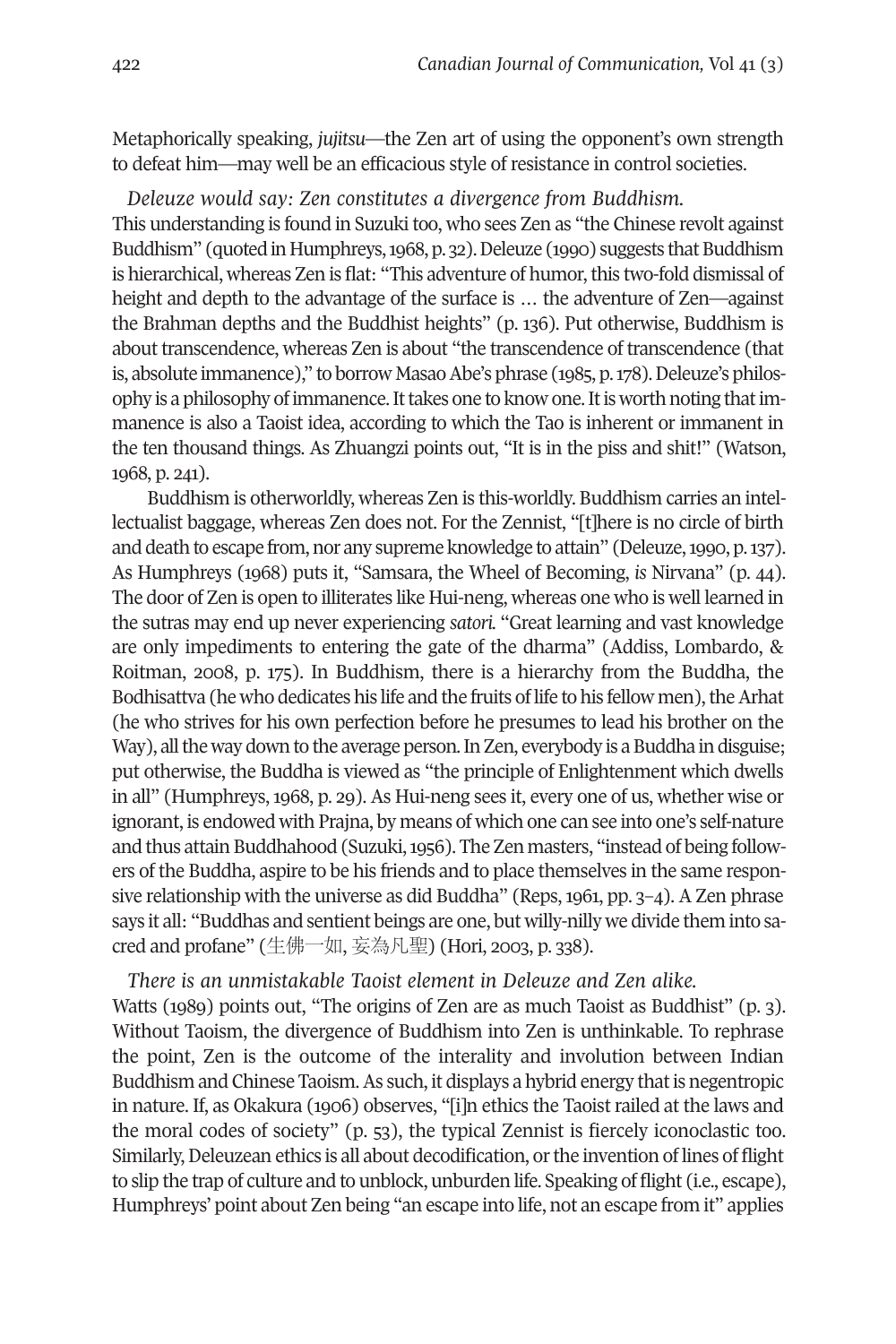to Deleuzean ethics as well (Humphreys, 1968, p. 74). Deleuze would call the Zen sensibility a minor, nomadic sensibility. "Minor" and "nomadic" are synonymous with "vitalistic." Nanquan 南泉 pointed out in a lecture: "If there are names, everything is classified in limits and bounds" (若有名字皆属限量) (quoted in Watts, 1989, p. 129). If, as Flusser (2003) puts it, "all definition is a form of imprisonment" (p. 48), then the nomadic sensibility is all about indefinability. The same can be said of the Taoist and Zen sensibilities. Taoists and Zennists are spiritual nomads. In this sense, Deleuze's interest in nomadism and nomadology could be characterized as a Zen impulse. Between the royal and the nomadic, he is definitely invested in the latter, both ethically and politically.

Lao-tzu said, "The scholar gains every day, but the Taoist loses every day" (為學 日益, 為道日損) (quoted in Watts, 1962, p. 11). Pursuing the Tao is not about adding anything. Rather it is about eliminating blockages, hindrances, impediments, trained incapacities, and the like. As Bruce Lee (1975), the Taoist-minded martial artist, observes, "The more aware you become, the more you shed from day to day what you have learned so that your mind is always fresh and uncontaminated by previous conditioning" (p. 200). Zen follows the same logic. As a way of liberation, Zen rests on the elimination of attachment  $\pm$ 執; having no attachment 無執 is the sign of one who has received the Tao 得道. Zen values simplicity and poverty, and sees ego-loss and the forgetting of language as marvellous accomplishments. Literally, Zen 禪 is "manifesting  $(\overline{\pi})$  the simple  $(\overline{\mathbb{H}})$ " (Wilson, 2012, p. xxvi). Watts (1958) points out, "the poverty of the Zen disciple is the negative aspect of his spiritual freedom; he is poor in the sense that his mind is not encumbered with material and intellectual *impedimenta*—the significant Latin word for 'baggage'" (p. 59).

Suzuki (1956) has a passage that explains why intellectual baggage is to be dispensed with:

The mind is ordinarily chock full with all kinds of intellectual nonsense … it is chiefly because of these accumulations that we are made miserable and groan under the feeling of bondage. Each time we want to make a movement, they fetter us, they choke us, and cast a heavy veil over our spiritual horizon. We feel as if we are constantly living under restraint. We long for naturalness and freedom, yet we do not seem to attain them. The Zen masters ... want to have us get rid of all these wearisome burdens which we really do not have to carry in order to live a life of truth and enlightenment. (pp. 17–18)

Like the Taoist and the Zennist, Deleuze is privy to the wisdom of elimination: "eliminate the too-perceived, the too-much-to-be-perceived. 'Eliminate all that is waste, death, and superfluity' … everything that roots each of us (everybody) in ourselves, in our molarity" (Deleuze & Guattari, 1987, p. 279). In elimination lies the very secret of becoming, so to speak. Invoking the voice of François Cheng, Deleuze and Guattari (1987) point out in *A Thousand Plateaus* that Chinese poets "retain, extract only the essential lines and movements of nature" (p. 280), which is to say the inessentials are eliminated. The extraction motif recurs in the chapter on the refrain: "Your synthesis of disparate elements will be all the *stronger* if you proceed with a sober gesture, an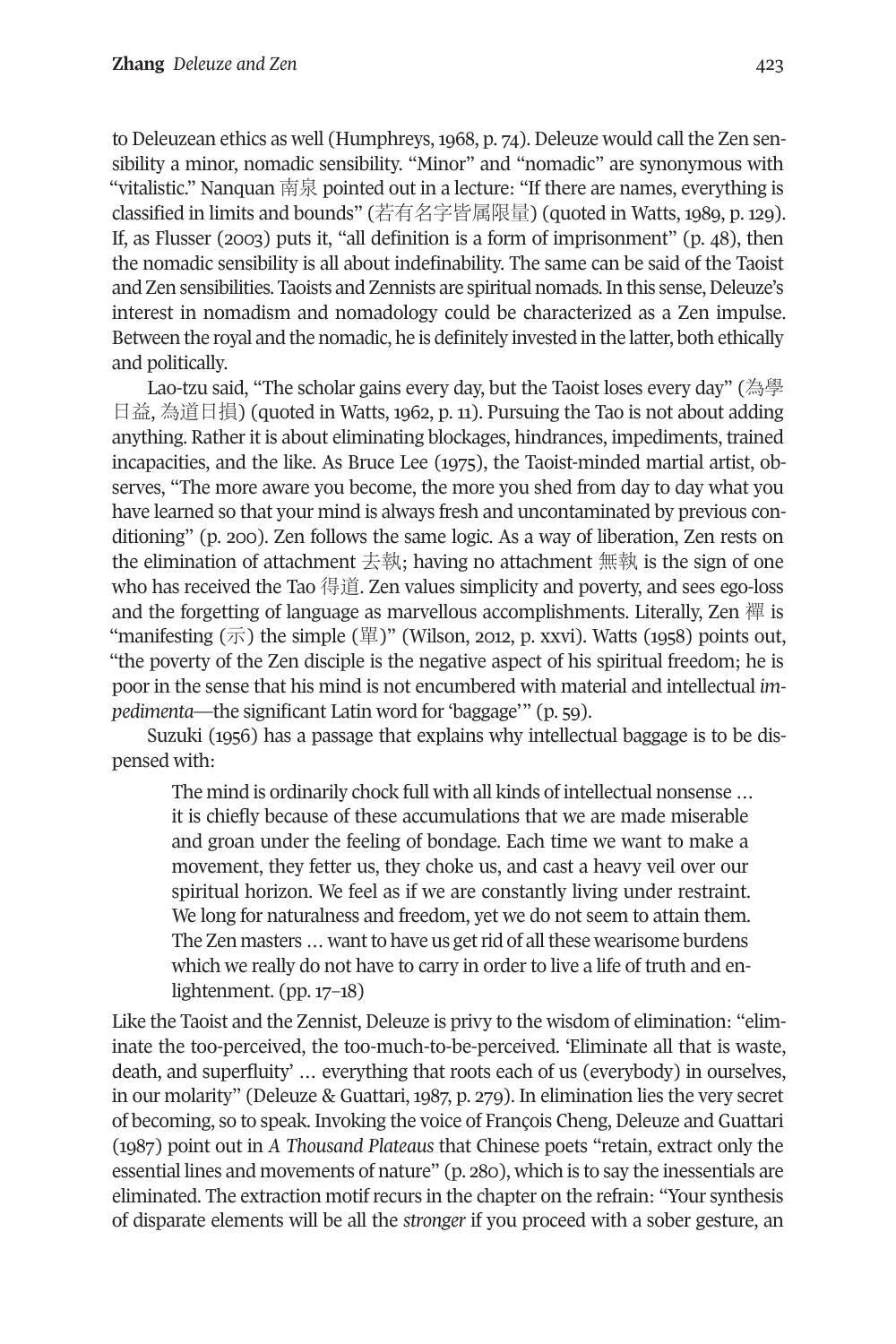act of consistency, capture, or extraction that works in a material that is not meager but prodigiously simplified, creatively limited, selected" (Deleuze & Guattari, 1987, p. 345, emphasis in the original).

In the chapter on how to make oneself a body without organs (BwO), Deleuze and Guattari (1987) point out: "The BwO is what remains when you take everything away. What you take away is precisely the phantasy, and signifiances and subjectifications as a whole" (p. 151). To make oneself a BwO is to eliminate all the hindrances so one reaches an egg-like state—full of potentials, free from illusions, the ego, and the attendant meaning system. This read is highly compatible with the spirit of the first hexagram of the *I Ching*: "The action of Heaven is strong and dynamic. In the same manner, the noble man never ceases to strengthen himself" (Lynn, 1994, p. 130). The strengthening is accomplished through the elimination of impediments. Deleuzean vitalism is a matter of elimination. So it is with Taoism and Zen.

In the opening chapter of *A Thousand Plateaus*, Deleuze and Guattari (1987) put forward "PLURALISM = MONISM" as "the magic formula we all seek" (p. 20). Behind this formula lies the notion of univocity, the gist of which can be grasped through this line from *The Logic of Sense*: "to the extentthat divergence is affirmed and disjunction becomes a positive synthesis, it seems that all events, even contraries, are compatible—that they are 'inter-expressive' " (Deleuze, 1990, p. 177). A bit later in the same context, Deleuze (1990) points out:

The univocity of Being does not mean that there is one and the same Being; on the contrary, beings are multiple and different, they are always produced by a disjunctive synthesis, and they themselves are disjointed and divergent, *membra disjuncta.* ... It occurs, therefore, as ... the ultimate form for all of the forms which remain disjointed in it, but which bring about the resonance and the ramification of their disjunction. … It is … a single voice for every hum of voices and every drop of water in the sea. (pp. 179–180)

The notion of univocity is an acoustic, affirmative, vitalistic notion. It "affirms multiplicity and the unity of multiplicity," to borrow a line from *Nietzsche and Philosophy* (Deleuze, 1983, p. 36). It implies a crowned anarchy, a "chaosmos," and a vitalistic political philosophy, the essence of which is captured by the question "How can a being take another being into its world, but while preserving or respecting the other's own relations and world?" (Deleuze, 1988, p. 126). To use the formulation of Deleuze and Guattari (1987), "anarchy and unity are one and the same thing, not the unity of the One, but a much stranger unity that applies only to the multiple" (p.158).

Behind the notion of univocity lies a non-dualistic view of oneness and differences, a view that is also found in Taoism. The whole idea of univocity resonates strongly with Zhuangzi's notion of "the piping of heaven" (天籟), which is perhaps the most beautiful metaphor for the Tao: "Blowing on the ten thousand things in a different way, so that each can be itself—all take what they want for themselves, but who does the sounding?" (Watson, 1968, p. 37). The answer to the rhetorical question "who does the sounding?" is the Tao, which is the supreme oneness that affirms the ten thousand things. Liezi 列子, too, holds a non-dualistic view of oneness and differences. As he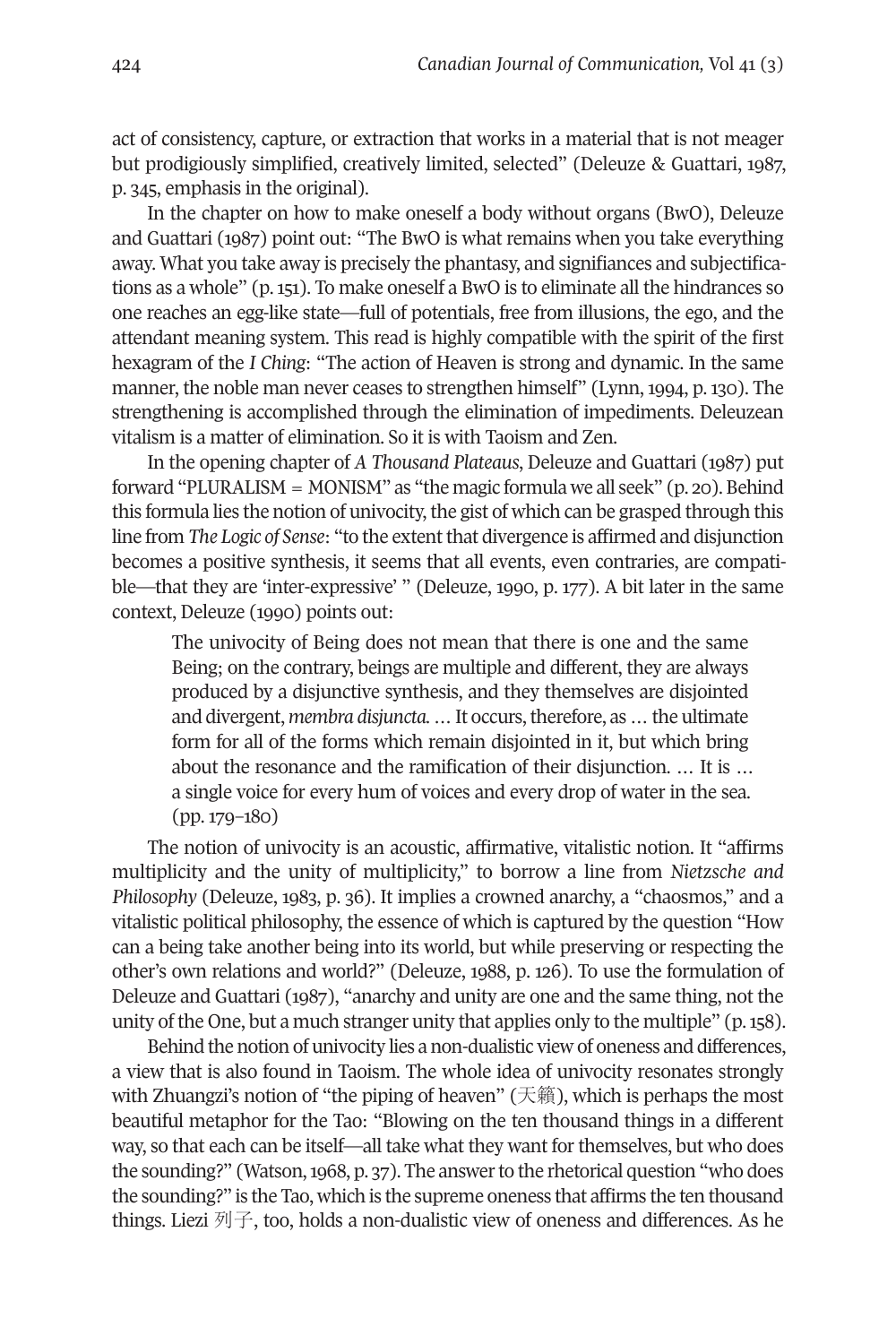points out: "Though their shapes and ch'i are different, [the Ten Thousand Things] are equal in nature, and none could be exchanged for the other" (quoted in Wilson, 2012, p. 77).

This Taoist, non-dualistic view of oneness and differences has been inherited by Zennists, for whom "The 'ten thousand things' in themselves are one" (萬法一如), as a Zen phrase has it (Hori, 2003, p. 158). Another Zen phrase dramatizes the simultaneous affirmation of both oneness and differences: "Outwardly he says, 'All are one,' privately he says, 'They are not the same' " (前頭説一體, 這裏説不同) (Hori, 2003, p. 413). Humphreys points out in his book *Zen Buddhism*: "the Many is the One without ceasing to be individual things … the One can be Many and still be One. This is Jijimuge ..." (1968, p. 45). Suzuki remarks that Maha Prajna (i.e., supreme wisdom  $\pm$ 智) "sees into the unity of things," and Maha-Karuna (i.e., supreme compassion for all living things 大悲) "appreciates their diversity" (quoted in Humphreys, 1968, p. 49). Since the Tao affirms the idiosyncrasies of the Many, there is really no contradiction or duality between following one's nature  $f{f}$   $\uparrow$  and being in accord with the Tao  $\hat{f}$ 道, as Seng-ts'an 僧璨, the Third Patriarch, teaches in the Taoist-flavoured poem "Hsinhsin Ming." Toward the end of the poem, Seng-ts'an points out: "Each thing reveals the One, the One manifests as all things" (Seng-ts'an, 2001, n.p.). This line is perhaps the most concise elaboration on the formula put forward by Deleuze and Guattari, "PLURALISM = MONISM." The awakened man is capable of perceiving both unity and multiplicity without suspecting the least contradiction between them.

Deleuze's understanding of etiology is in line with Taoist thinking and Zen thinking. All three take flow to be a sign of life and health and take blockage 滯 to be the cause of illness, be it physical or mental or both. Flow implies *tong* 通 (i.e., throughness, a Taoist notion) or *wuzhu* 無住 (i.e., non-abidance, a Zen notion) and vice versa. The following quote from Deleuze (1997b) is self-explanatory: "Neuroses or psychoses are not passages of life but states into which we fall when the process is interrupted, blocked, or plugged up. Illness is not a process but a stopping of the process, as in the 'Nietzsche case'" (p. 228). Hui-neng holds a parallel view: "To concentrate on the mind and to contemplate it until it is still is a disease and not *dhyana*" (住心觀淨是病非禪, quoted in Watts, 1989, p. 94).

# *Deleuze's notion of singularity has strong affinities with the Zen experience.*

For one thing, to accomplish ego-loss is to become a "free, anonymous, and nomadic singularity," which is "impersonal and pre-individual" and best known as "the fourth person singular" (Deleuze, 1990, p. 107, p. 141). Nietzsche's Overman would be a good example; so is the Zen adept. The notion of singularity constitutes a philosophical intervention into, and an effort of going beyond, the Platonic dichotomy between universals (i.e., the Ideal Type, the model) and particulars (i.e., the specimen, the faithful copy regulated by and judged on the basis of the Ideal Type). As Deleuze (1995) points out: "There are no universals, only singularities" (p.146). The notion of singularity belongs with the idea of univocity or crowned anarchy. Singularity is unique. It is a singular expression of the univocity of Being or a larger, chaosmic whole. Grammatically, it is designated by the indefinite article, which "is indetermination of the person only because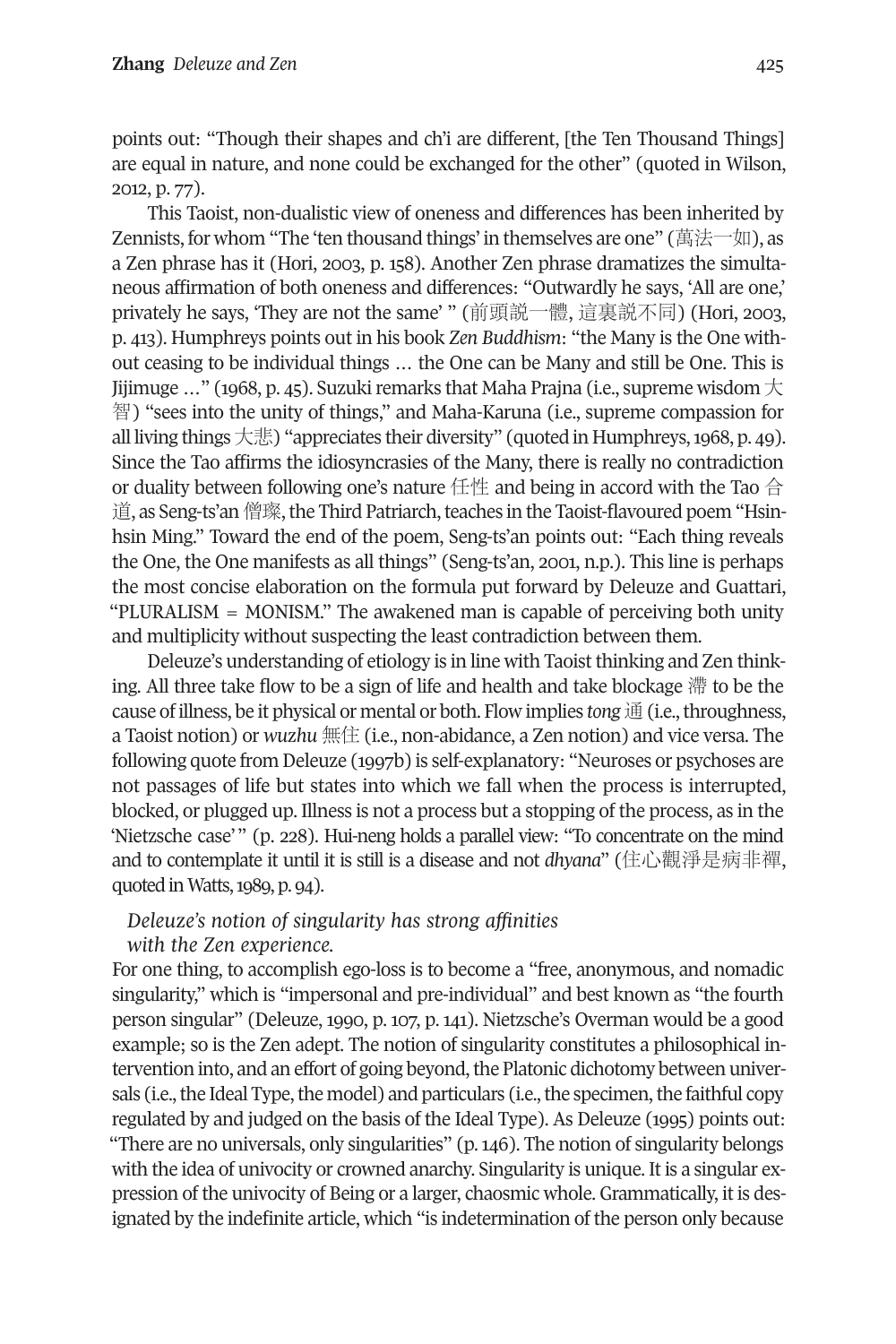it is the determination of the singular" (Deleuze, 2001, p. 30). A fully ethical society is a society of neither individuals nor dividuals nor persons but singularities.

Fellow Deleuzeans looking for a working definition of singularity in Deleuze's works often end up contemplating this quote: "Singularities are turning points and points of inflection; bottlenecks, knots, foyers, and centers; points of fusion, condensation, and boiling; points of tears and joy, sickness and health, hope and anxiety, 'sensitive points' " (1990, p. 52). Grasped this way, singularity indicates a threshold, a critical point, the point that marks a qualitative difference. It is noteworthy that in his book *An Introduction to Zen Buddhism*, Suzuki (1964) precisely uses the freezing point, which fits Deleuze's definition of singularity, as an analogy for *satori:* "When the freezing point is reached, water suddenly turns into ice; the liquid has suddenly turned into a solid body and no more flows freely" (p. 95). Part of the message is that "the coming of satori … takes place *abruptly*" (Suzuki, 1961, p. 364, emphasis added).

For the Zen practitioner, singularity means the threshold moment when the practitioner is about to experience the mental catastrophe known as *satori.* That is to say, it is the Kairotic moment 禪機 when the master's *he/katsu* 喝 (i.e., shout) or other expedient means may trigger *satori*, the neurophysiological basis of which may well be the concurrent happening of an astronomic number of quantum leaps in the practitioner's brain, a happening that transforms the practitioner's brain and being for good. Deleuze himself suggests that Kairos is the condensation and intensification of singularities. Take this line from *Difference and Repetition*: "we must condense all the singularities, precipitate all the circumstances, points of fusion, congelation or condensation in a sublime occasion,*Kairos,* which makes the solution explode like something abrupt, brutal and revolutionary" (Deleuze,1994, p.190). The language is highly suggestive of *satori,* namely, sudden, total awakening. To use another formulation of Deleuze's, "It is at this mobile and precise point, where all events gather together in one[,] that transmutation happens" (Deleuze, 1990, p. 153).

Singularity is the threshold of becoming or transmutation. For the Zen practitioner, reaching singularity means nothing less than seeing into one's own nature 見性 or seeing essence. This understanding is supported by the following passage from *Dream Conversations*, written by Musō Kokushi 夢窗國師, the Rinzai Zen Buddhist monk:

Once someone asked a great Zen master of China about the distinction between mind and essence. The master said, "When it's cold, water freezes into ice; when it's warm, ice melts into water. Similarly, when you are confused, essence freezes into mind; when you are enlightened, mind melts into essence. Mind and essence are the same, but they differ according to confusion and enlightenment." (Cleary, 2005b, p. 218)

John Blofeld (1972), translator of *The Zen Teaching of Hui Hai*, uses the image of boiling to explain the abruptness of *satori* or illumination, the natural consequence of which is deliverance 解脱: "it takes place abruptly, rather in the way that water, after gradually getting hotter, suddenly boils" (p. 150).

*Deleuze's notion of the event captures Zen reasoning in a nutshell.* On the other hand, the Zen arts are perhaps the best way to demonstrate the incorporeal, virtual nature of the event.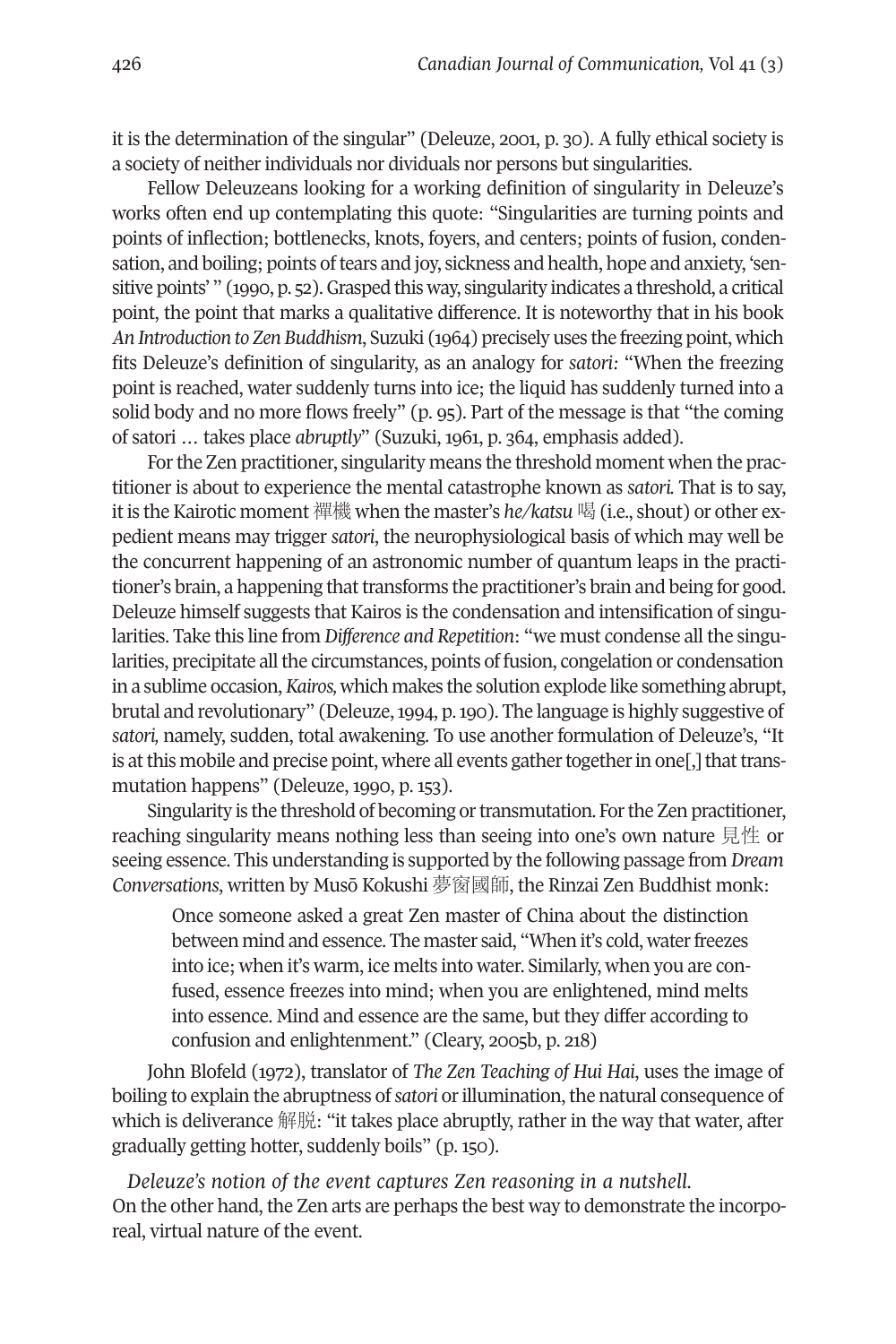The notion of the event is Stoic in origin and has ethical and political overtones. It "is coextensive with becoming" and constitutes a resistance against the idea that the world is determined and sutured so tightly that the new cannot happen (Deleuze, 1990, p. 8). Grammatically, the event takes the form of the infinitive, which has an unbounded quality. The gist of the notion can be grasped from the following quote:

[The event is] the part that eludes its own actualization in everything that happens. … It is the virtual that is distinct from the actual, but a virtual that is no longer chaotic, that has become consistent or real on the plane of immanence that wrests it from the chaos … the event is pure immanence of what is not actualized or of what remains indifferent to actualization, since its reality does not depend upon it. The event is immaterial, incorporeal, unlivable: pure *reserve.* (Deleuze & Guattari, 1994, p. 156, emphasis in original)

Over every actuality or state of affairs, there hovers the specter of a virtual double, which is irreducible and plural in nature.<sup>8</sup> As the void is the source of plenitude, so the virtual is the reservoir of potentials. The event "implies something excessive in relation to its actualization, something that overthrows worlds, individuals, and persons" (Deleuze,1990, pp.167–168). To will the event is to affirm the virtual and liberate oneself from the limitation, if not the tyranny, of the actual. A point made by Seng-chao [Seng-zhao]僧肇about *prajna* (intuitive wisdom) is in order here: "Wisdom illumines the Mystery (*hsüan*) beyond mundane affairs" (quoted in Watts,1989, pp. 82–83). For our purposes, the point is that it takes *prajna* to intuit the event that hovers above or lies beyond a state of affairs.

The image Deleuze uses for the event in *The Logic of Sense* is "the faint incorporeal mist which escapes from bodies" (Deleuze, 1990, p. 10). It bears mentioning that in the Zen art of drawing, the mist appears in the guise of empty space, which enacts the Zen notion of *Śūnyatā* 空. Suzuki (1959) points out, "*Śūnyatā* is formless, but it is the fountainhead of all possibilities" (p. 37). Later on in *The Logic of Sense*, Deleuze remarks:

The event is the identity of form and void … [I]n the [Zen] art of drawing … the brush controlled by an unsupported wrist balances form and emptiness and distributes the singularities of a pure event in fortuitous strokes and "furry lines".... The void is itself the paradoxical element, the surface nonsense, or the always displaced aleatory point whence the event bursts forth as sense. (Deleuze, 1990, pp. 136–137)

If form is the equivalent of the actual, then void or emptiness is the equivalent of the virtual, embodies the principle of counter-actualization, and stands for "the infinite in the here and now" (Deleuze & Guattari, 1994, p. 100). There is an implicit Zen formula here: voidness = infinity. The Zen-minded Watts is privy to this understanding. Take this formulation of his: "the final position of Zen is that it does not take any special viewpoint, and yet is free to take every viewpoint according to the circumstances" (Watts, 1989, p. 168). Deleuze associates the event with the Aion, which is "the present" without thickness," the present of the counter-actualization (1990, p. 168). This idea immediately calls to mind the Zen notion of birth and destruction at a *ksana* 刹那生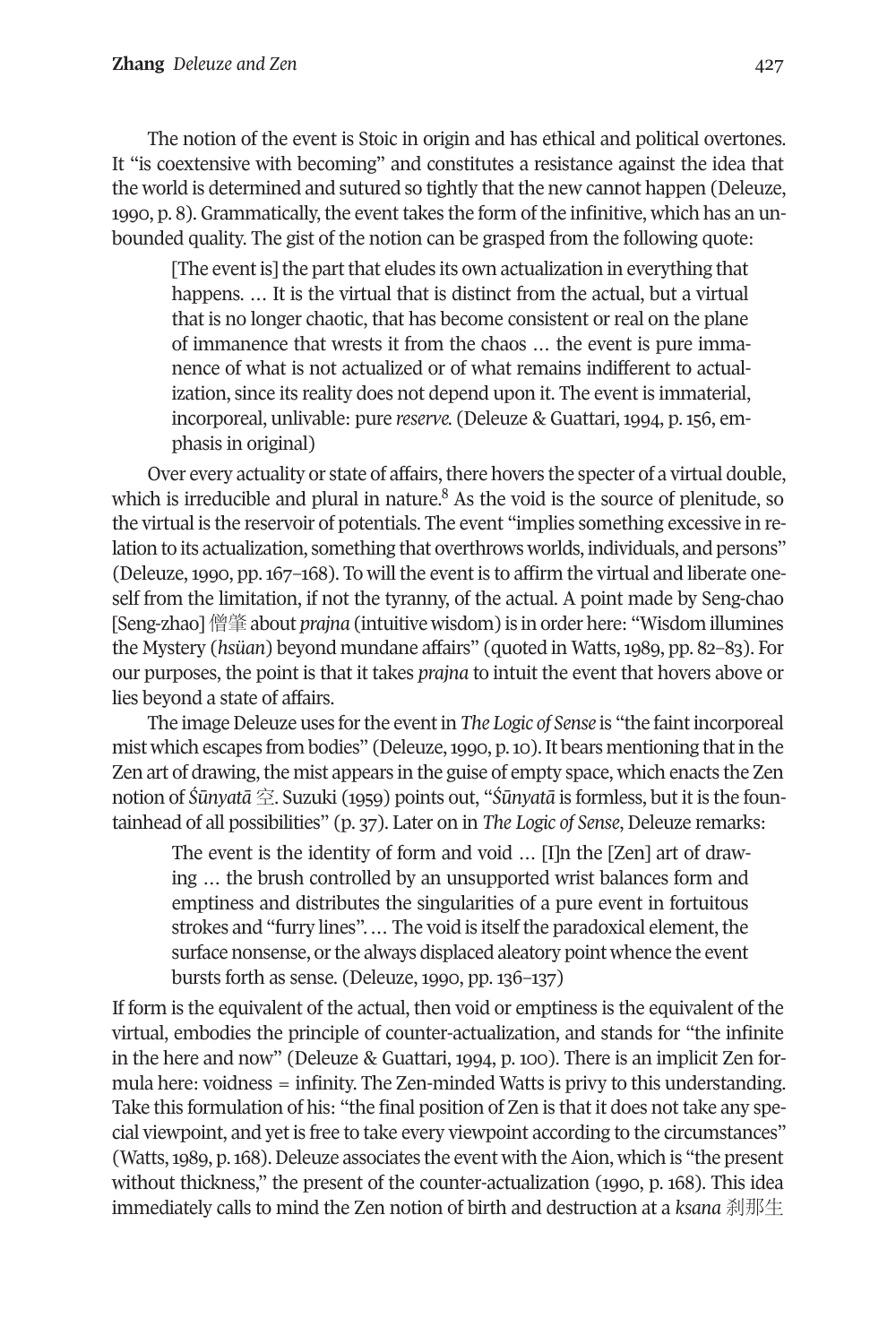滅. Thus explained, the Aion and *ksana* are largely synonymous. Insofar as "identity" means non-duality or oneness, "the identity of form and void" is simply a different way of saying ["fo](#page-28-3)rm is emptiness" (色即是空), which is not a nihilistic statement but a vitalistic one.<sup>9</sup> Behind the statement lies a fourfold logic, or tetralemma, which is the logic of becoming.

Watts (1989) has a line in *The Way of Zen* that is very similar to the Deleuze passage about drawing quoted above:

The secret lies in knowing how to balance form with emptiness and, above all, in knowing when one has "said" enough … the figure so integrally related to its empty space gives the feeling of the "marvelous Void" from which the event suddenly appears. (p. 179)

Empty space is precisely what the emerging line of inquiry called interology 間性論 foregrounds. [10](#page-28-2) Although it could well be that Watts means "the event" in a somewhat different sense than Deleuze does, the Zen aesthetic here implies the same ethics that Deleuze's notion ofthe event entails—an ethics characterized by the appreciation and affirmation of the virtual. In this sense, there is a natural affinity between interology, Zen, and Deleuze's event-oriented philosophy.

In a sense, to intuit the event inside what occurs, the void/infinity beyond the form, or the virtual that hovers over the actual, is to experience a degree of *satori;* on the other hand, when one is ripe for *satori,* any occurrence is enough to provide the spark for the explosion. Deleuzean ethics is consubstantial with this understanding. As Deleuze (1990) puts it:

Either ethics makes no sense at all, or this is what it means and has nothing else to say … to become worthy of what happens to us, and thus to will and release the event, to become the offspring of one's own events, and thereby to be reborn, to have one more birth, and to break with one's carnal birth … (pp. 149–150)

The "moral" is: "the *Amor fati* is one with the struggle of free men" (Deleuze, 1990, p. 149). R.H. Blyth associates the *Amor fati* (i.e., love of fate) with Zen. As he puts it: "Zen is making a pleasure of necessity, wanting to do what you are doing, a perpetual realization that 'all that we behold is full of blessings', that 'cheerful faith' as Wordsworth calls it" (Blyth,1959, p. 87). Humphreys (1968) says the same thing where he explains the delicate virtue of acceptance: "freedom is not in doing what you like but in liking what you do" (p. 76). The freedom in question is a spiritual freedom. To couch it in the language of Zen, whatever happens to us, be awakened by it and get reborn. This is precisely the definition of *satori.*

Another Humphreys (1968) quote is in order here:

Psychologically … the result[of*satori*] is a second birth, or new becoming, for the ego, in the sense of the self which certain Buddhist teachers spend their time persuading their audiences has no existence (*anatta*), receives in satori (and not one moment before) its death-wound, and there is born, on the hypothetical line where the conscious and unconscious meet, the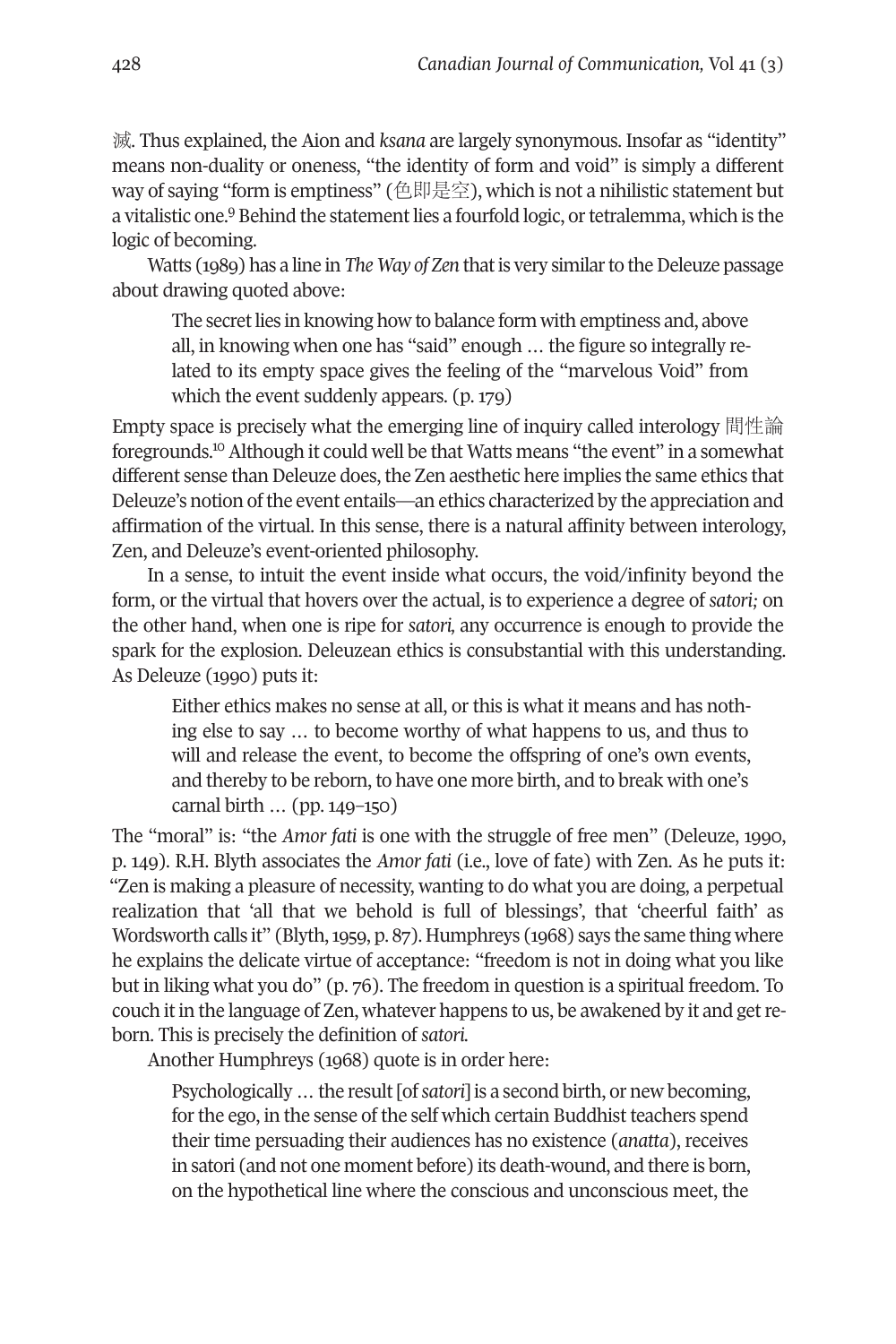Self which in the end will achieve Supreme Enlightenment. Satori is, therefore, the re-making of life itself … (p. 128)

To use Hori's formulation, "The conventional self was destroyed in the Great Death, out of which there would step an awakened self" (2003, p. 69). The birth of the (awakened) Self is called *xin ren tuo luo/shin jin datsu raku* 新人脱落. The above quote by Humphreys gives a new meaning to the line from the French poet Joë Bousquet that Deleuze is fond of invoking: "My wound existed before me, I was born to embody it" (quoted in Deleuze, 1990, p. 148). That is to say, I was born to experience ego-death and to become the offspring of that event (i.e., a free man). Form is to void as ego is to the post-*satori* Self, which is egoless and measureless.

*The paradoxical notion of getting drunk on pure water captures the feel of satori, and that of the Zen mode of being in general.*

As a recurring motif in Deleuze's work, the notion is double-voiced (i.e., it carries the voice of Henry Miller and that of Deleuze simultaneously), as the following quote implies: "We are trying to extract from alcohol the life which it contains, without drinking: the great scene of drunkenness on pure water in Henry Miller" (Deleuze & Parnet, 1987, p. 53). Similarly, Zen is about experiencing the spiritual in the quotidian, ortasting the sweetness of life in the simplest of meals. It does not rely on alcohol for the effect of inebriation. If anything, it prefers what the Taoists call "inner alchemy" (内丹) or what is endogenous. A quote from *A Thousand Plateaus* captures the ethos well:

Drugs are too unwieldy to grasp the imperceptible and becomings-imperceptible; drug users believed that drugs would grant them the plane, when in fact the plane must distill its own drugs, remaining master of speeds and proximities. (Deleuze & Guattari, 1987, p. 286)

In a sense, Zen discipline is an apprenticeship in inner alchemy; to practise Zen is to construct a plane of consistency or immanence that distills the equivalents of magic chemicals.

To borrow Watts' (1989) formulation,the Zen or post-*satori* state of consciousness is "not unlike being pleasantly drunk—though without the 'morning after' effects of alcohol" (p. 23). Here is how Suzuki (1964) characterizes it:

All your mental activities will now be working to a different key, which will be more satisfying … and fuller of joy than anything you ever experienced before. The tone of life will be altered. There is something rejuvenating in the possession of Zen. The spring flowers look prettier, and the mountain stream runs cooler and more transparent. (pp. 97–98)

Being Deleuzean feels the same way. The Deleuze effect has a striking resemblance with the Zen effect, so to speak.

*The Zen art of archery is a recurrent motif in Deleuze's works.*

This art enacts Deleuze's notion of monism and the Zen notion of non-duality. Take this line from *A Thousand Plateaus*: "In the smooth space of Zen, the arrow does not go from one point to another but is taken up at any point, to be sent to any other point, and tends to permute with the archer and the target" (Deleuze and Guattari, 1987,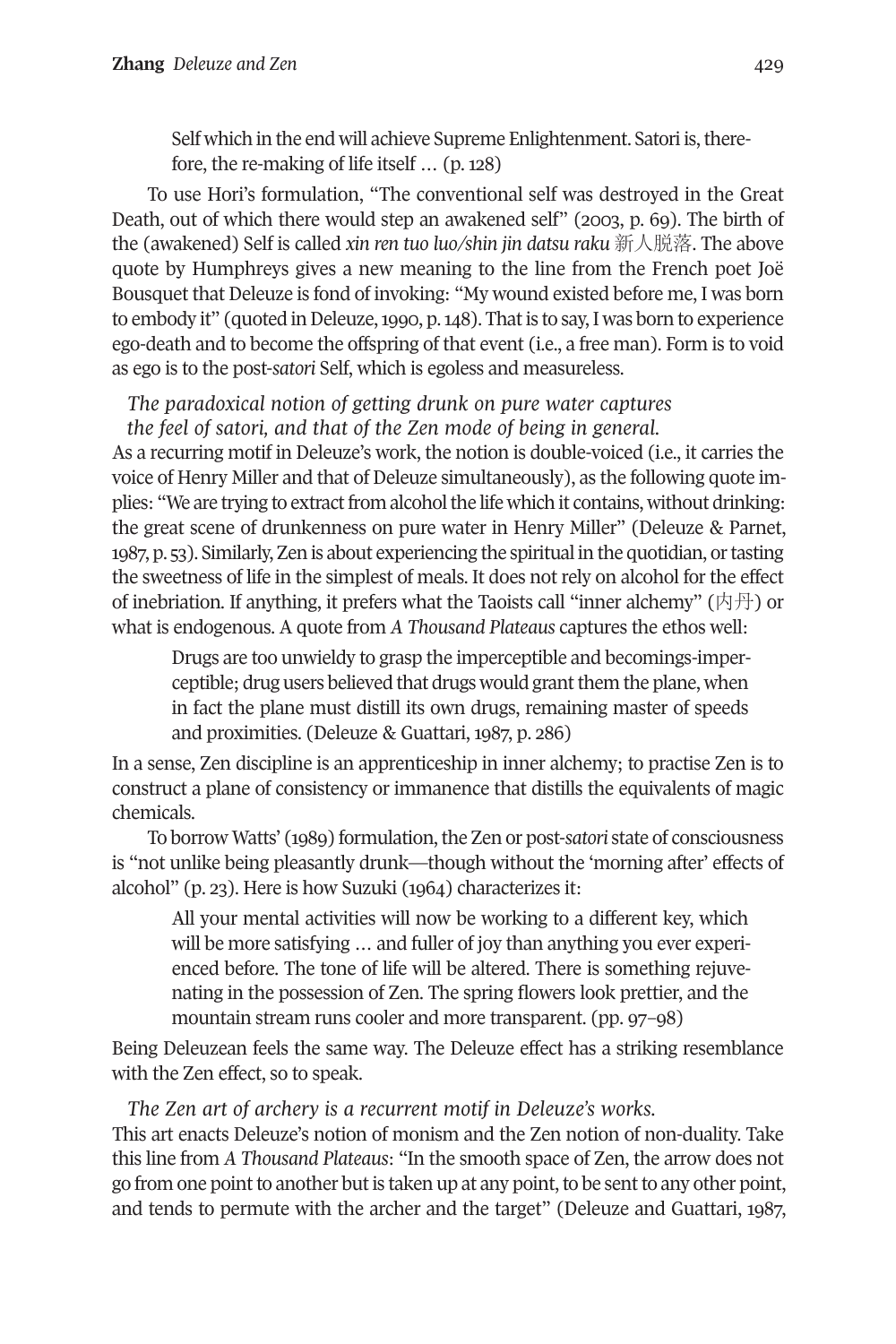p. 377). The smooth space of Zen affords infinite possibilities for relaying, redirecting, and relaunching the arrow so its trajectory is totally indeterminate. Given the oneness between archer, arrow, and target, by shooting the arrow into the air, the archer also launches himself into the air, and starts an indeterminate adventure of transmutation and becoming.

Regarding the oneness of archer, arrow, and target, et cetera, Deleuze (1990) points out:

[T]he bowman must reach the point where the aim is also not the aim, that is to say, the bowman himself; where the arrow flies over its straight line while creating its own target; where the surface of the target is also the line and the point, the bowman, the shooting of the arrow, and what is shot at.  $(p.146)$ 

Here, "shooting … becomes non-shooting" (Deleuze, 1990, p. 137). It takes the language oftetralemma to accountfor whatis transpiring:*it is* shooting;*it is not* shooting; *it is both* shooting and non-shooting; *it is neither* shooting nor non-shooting but Zen discipline, under which bowman, arrow, and target become one, the ego of the bowman is eliminated, and the subject-object dichotomy is dissolved. As such, the Zen art of archery challenges the linguistic ideology behind our syntactic conventions, especially the ideology of transitivity, and "inspires only a silent and immediate communication" (Deleuze, 1990, p. 137).

*Deleuze and Guattari use the image of the Zen tea box broken in a hundred places to illustrate the point of schizoanalysis.* Humpty Dumpty makes an equally potent image. The following passage from *Anti-Oedipus*, a Zen-flavoured book, is worth quoting at length:

[T]he schizophrenic process … is not an illness, not a "breakdown" but a "breakthrough," however distressing and adventurous: breaking through the wall or the limit separating us from desiring-production, causing the flows of desire to circulate … [S]chizoanalysis would come to nothing if it did not add to its positive tasks the constant destructive task of disintegrating the normal ego … [I]t is certain that neither men nor women are clearly defined personalities, but rather vibrations, flows, schizzes, and "knots". … The task of schizoanalysis is that of tirelessly taking apart egos and their presuppositions; liberating the prepersonal singularities they enclose and repress; mobilizing the flows they would be capable of transmitting, receiving, or intercepting; establishing always further and more sharply the schizzes and the breaks well below conditions of identity; and assembling the desiring-machines that countersect everyone and group everyone with others. For everyone is a little group (*un groupuscule*) and must live as such—or rather, like the Zen tea box broken in a hundred places, whose every crack is repaired with cement made of gold, or like the church tile whose every fissure is accentuated by the layers of paint or lime covering it … (Deleuze & Guattari, 1983, p. 362)

To paraphrase the point, everyone is a multiplicity; the ego is a pseudo-unity that traps and arrests the vital forces of this multiplicity; schizoanalysis reveals the fissures and unleashes the vital forces.As a therapeutic practice, its efficacy resides in the restoration of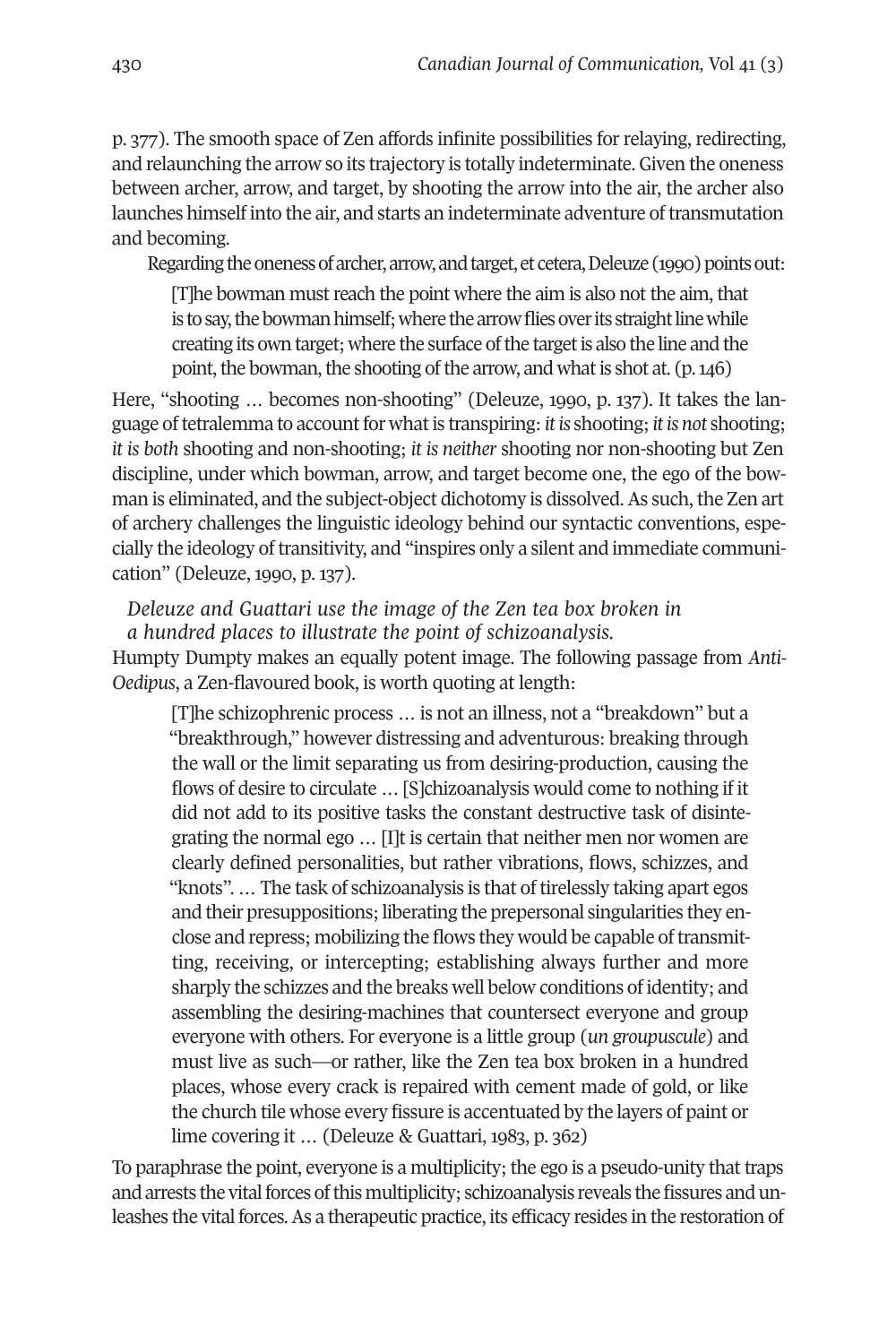*tong* (i.e., throughness). The fissures "embody" the Zen notion of *li/ri* 理 and the philosophical concept of interality 間性. In this sense, there is Zen in schizoanalysis. The pas-sage immediately calls to mind a Zen phrase: "裂開也[在我](#page-28-4),捏聚也在我," which literally means "cracking up is up to me; kneading together is also up to me."<sup>11</sup> The "I" coalesces as a result of causes (因) and external conditions (*pratyaya* 緣) but is impermanent or empty. It has its utility when the right *pratyaya* calls for it but is to be let go of afterwards (即此用, 離此用). Nonattachment to the "I" allows "my" action to be more efficacious.

Watts (1959) has a few lines about the broken Zen tea box in his booklet *Beat Zen, Square Zen, and Zen*:

[T]here are painters and writers … who have mastered the authentically Zen art of controlling accidents. Historically this first arose in the Far-East in the appreciation of the rough texture of brush-strokes in calligraphy and painting, and in the accidental running of the glaze on bowls made for the tea-ceremony. One of the classical instances of this kind of thing came about through the shattering of a fine ceramic tea caddy, belonging to one of the old Japanese tea masters. The fragments were cemented together with gold, and its owner was amazed at the way in which the random network of thin gold lines enhanced its beauty. (pp. 12–13)

Watts suggests that the cracks in the tea caddy reveal "a principle of order which in Chinese philosophy is termed *li,* and which Joseph Needham has translated 'organic pattern'" (p. 13).

Regarding *li* 理, Watts (1959) points out further:

*Li* originally meant the markings in jade, the grain in wood, and the fiber in muscle.It designates a type of order which is too multidimensional,too subtly interrelated, and too squirmingly vital to be represented in words or mechanical images. (p. 13)

If an intuitive grasp of *li* allows the artist to create beauty, it also enables the schizoanalyst to unleash arrested vitalities.

*The Stoic sage in* The Logic of Sense *is veritably indistinguishable from the Zen master.*

On the other hand, the Zen attitude presented in *Zen in the Art of Archery* is largely indistinguishable from the Stoic stance. The following passage is either Deleuze's (1990) contribution to Zen literature or his repurposing of the Zen mode of communication toward Stoicism, or both.

We must imagine a situation in which a disciple is raising a question of signification: O master, what is ethics? The Stoic sage takes then a hardboiled egg from his reversible cloak and designates the egg with his staff. (Or, having taken out the egg, he strikes the disciple with his staff, giving him to understand that he himself must provide the answer. The disciple, in turn, takes the staff and breaks the egg in such a manner that a little of the white remains attached to the yoke and a little to the shell. Either the master has to do all of this himself, or the disciple will have come to have an understanding only after many years.) At any rate, the place of ethics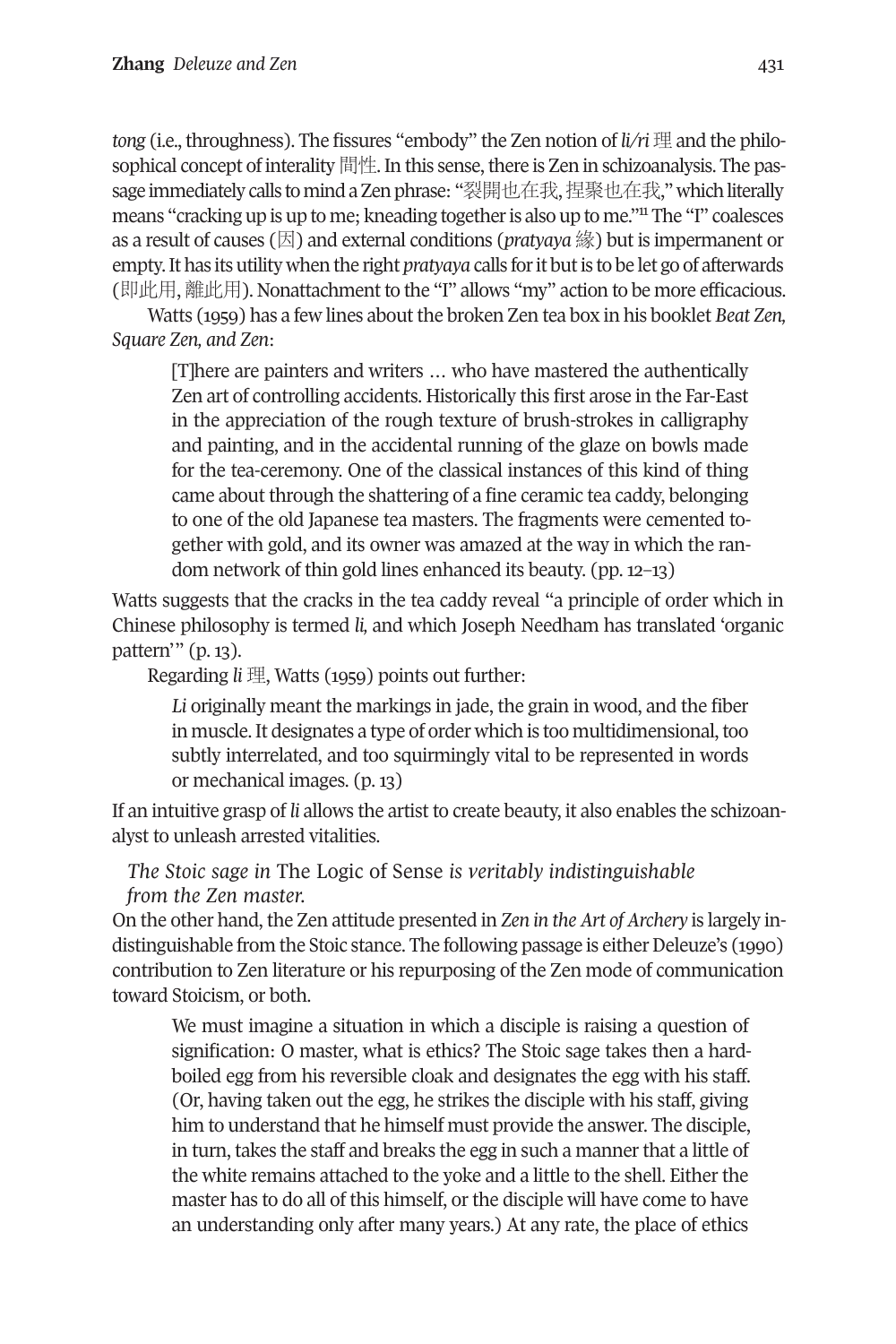is clearly displayed between the two poles of the superficial, logical shell and the deep physical yoke. (p. 142)

The passage suggests that a virtuous and virtuosic Stoic sage or Zen master explains nothing. Instead, he makes do with whatever is handy and turns it into a witty heuristic so as to touch off a sudden epiphany on the part of the disciple.

The following advice (from *Zen in the Art of Archery*), which coaches the Zen attitude, also crystallizes the Stoic mental posture: "You know already that you should not grieve over bad shots; learn now not to rejoice overthe good ones. You must free yourself from the buffetings of pleasure and pain …" (Herrigel, 1953, p. 87). The essence of archery does not reside in hitting the target, but in self-fashioning and spiritual transformation.

#### *Deleuze's notions of speed and slowness capture the two modes of Zen existence and the secret behind Zen-inspired martial arts.*

The Chinese idiom "still as a girl, fast as a loose rabbit" (靜若處子, 動若脫兔) says it all. As if commenting on the Chinese idiom, which notably has its origin in *The Art of War* (by Sun Tzu), Deleuze and Guattari (1987) point out: "The girl is certainly not defined by virginity; she is defined by a relation of movement and rest, speed and slowness" (p. 276).

Deleuze and Guattari present speed and slowness as above or below the threshold of perception. They use Sumo wrestling 相撲 to illustrate the point:

Like huge Japanese wrestlers whose advance is too slow and whose holds are too fast to see, so that what embraces are less the wrestlers than the infinite slowness of the wait (what is going to happen?) and the infinite speed of the result (what happened?). ... Movement, like the girl as a fugitive being, cannot be perceived. (p. 281)

Although Sumo wrestling per se is associated more with Shintoism than Zen, stillness and speed do characterize Zen-inspired martial arts as well. When still, the Zen-spirited martial artist embodies the perfection of *wudi/muteki* 無敵—being unchallengeab[le;](#page-28-5) when the opportune moment comes, he makes a move that is imperceptibly fast.<sup>12</sup> Bruce Lee constitutes a perfect example. Some of his moves can only be perceivedwhen played back in slow motion. The typical bodybuilderis no match forthe karate fighter because the latter can easily "read" the former, anticipate his moves, and meet him where he is coming. Bruce Lee's Jeet Kune Do 截拳道 embodies the same principle.

There is Zen in the way Deleuze and Guattari (1987) talk about Kleist's speed and slowness in *A Thousand Plateaus*:

Kleist: everything with him, in his writing as in his life, becomes speed and slowness. A succession of catatonic freezes and extreme velocities, fainting spells and shooting arrows. Sleep on your steed, then take off at a gallop. Jump from one assemblage to another, with the aid of a faint, by crossing a void. Kleist multiplies "life plan(e)s," but his voids and failures, his leaps, earthquakes, and plagues are always included on a single plane. (p. 268)

The implication seems to be that stillness is the ground out of which speed bursts forth, and that to banish stillness is to block becoming. Perhaps Zen precisely resides in the "bimodal oscillation" (to use a technical term in a non-technical sense) between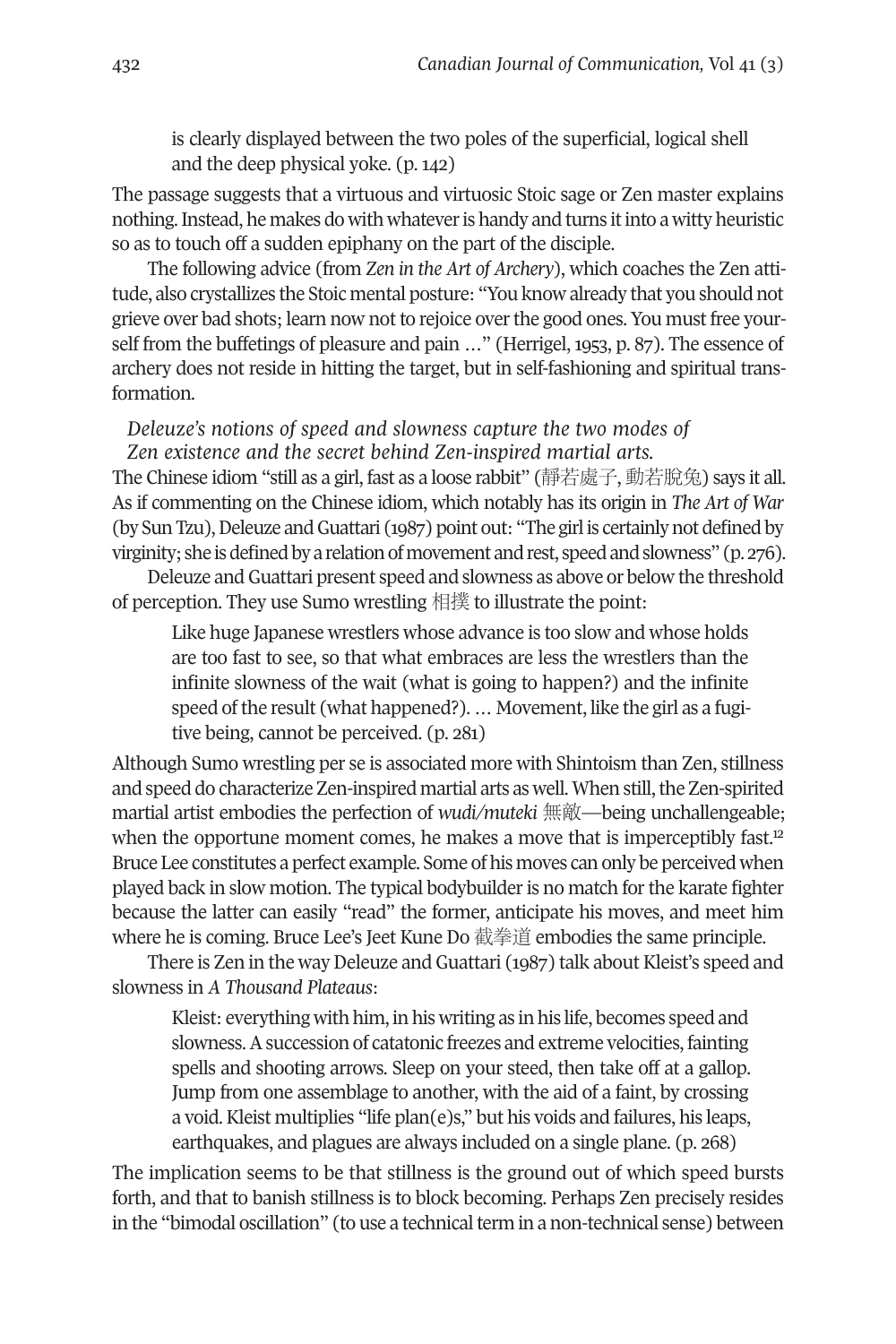speed and slowness. Here, "void" is synonymous with "interality," which is indispensable for becoming. The last sentence of the quote indicates that stillness and speed are of a piece—they belong to the same plane of immanence.

Later on in the same book, Deleuze and Guattari (1987) associate speed and slowness with affect and ego-loss:

This element of exteriority—which dominates everything, which Kleist invents in literature, which he is the first to invent—will give time a new rhythm: an endless succession of catatonic episodes or fainting spells, and flashes or rushes. Catatonia is: "This affect is too strong for me," and a flash is: "The power of this affect sweeps me away," so that the Self (*Moi*) is now nothing more than a character whose actions and emotions are desubjectified, perhaps even to the point of death. Such is Kleist's personal formula: a succession of flights of madness and catatonic freezes in which no subjective interiority remains. There is much of the East in Kleist: the Japanese fighter, interminably still, who then makes a move too quick to see. The Go play. (p. 356)

To restate the point, in Kleist, there is only affect-induced speed or slowness, but no ego whatsoever. It should not come off as a stretch to say that in the eyes of Deleuze and Guattari, Kleist embodies the Zen ethos.

Notably, Deleuze and Guattari (1987) associate speed and slowness with the nomad, and consider speed to be essentially a matter of intensity, thereby arriving at the paradoxical oneness of speed and slowness that characterizes nomadism:

The nomad knows how to wait, he has infinite patience. Immobility and speed, catatonia and rush … a speed may be very slow, or even immobile, yet it is still speed … speed is intensive … *speed … constitutesthe absolute character of a body whose irreducible parts (atoms) occupy or fill a smooth space in the manner of a vortex*, with the possibility of springing up at any point. (It is therefore not surprising that reference has been made to spiritual voyages effected without relative movement, but in intensity, in one place: these are part of nomadism.) (p. 381, emphasis in original)

In the final analysis, nomadism is a spiritual enterprise. Zen is a species of nomadism precisely in this spiritual sense. It is worth pointing out that Disney has been cashing in on the paradoxical oneness of speed and slowness.Atthe end ofthe movie *Zootopia*, for example, it was the slow-moving sloth that was caught speeding. Deleuze and Guattari would say, however, that the sloth's speeding does not really give it speed, paradoxical as this may sound.

In a letter to Kuniichi Uno, Deleuze (2007) indicates that Guattari embodies the speed principle whereas he himself embodies the stillness principle. Between the two of them, there is Zen, so it seems. Take this quote:

I should compare [Guattari] to the sea: he always seems to be in motion, sparkling with light. He can jump from one activity to another. He doesn't sleep much, he travels, he never stops. He never *ceases.* He has extraordinary speeds. I am more like a hill: I don't move much, I can't manage two projects at once,I obsess over my ideas, and the few movements I do have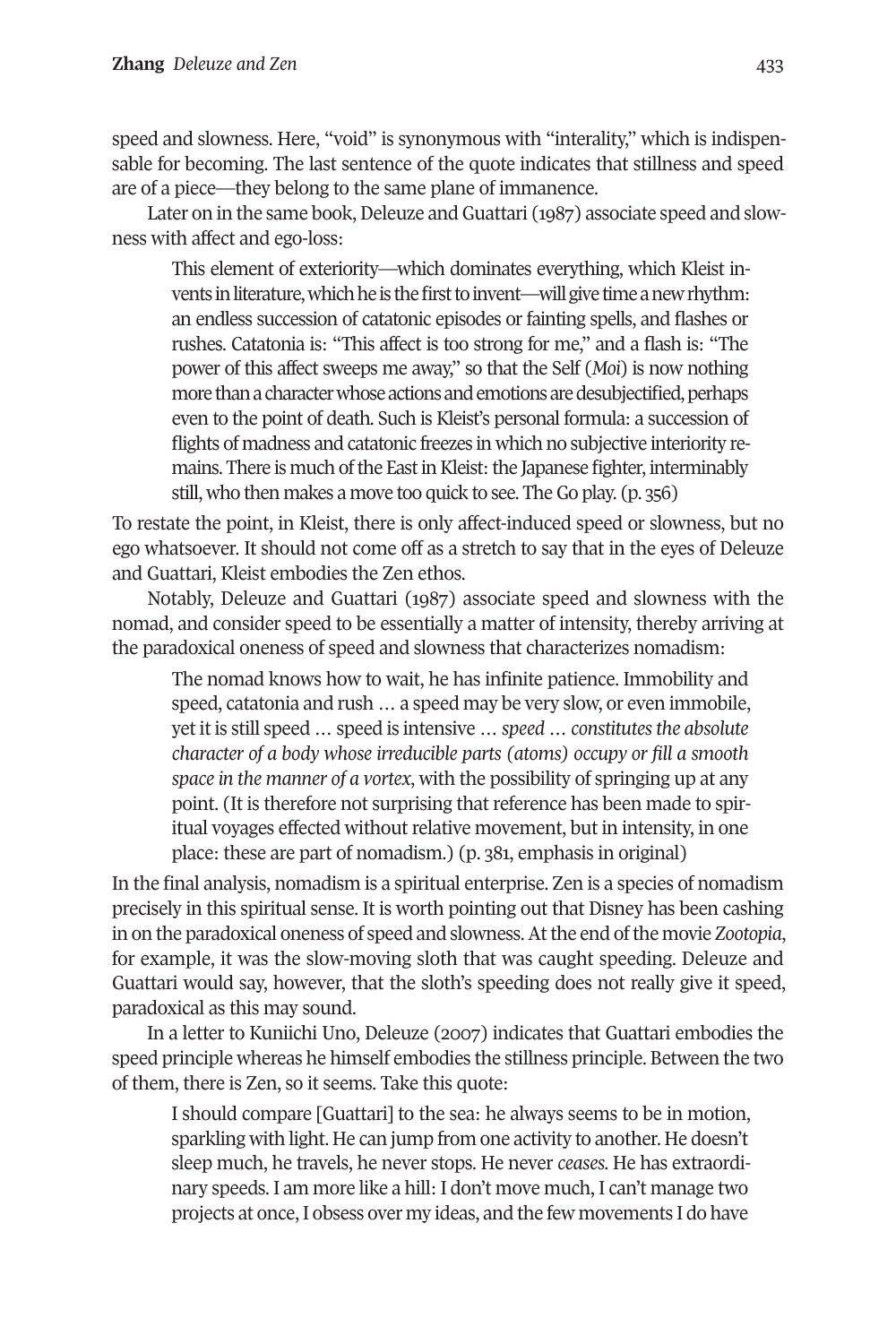are internal. … Together, Félix and I would have made a good Sumo wrestler. (p. 237)

The mountain and water images are noteworthy. The one apparently rests; the other moves. The one embodies Samadhi 三昧/定;the other embodies Prajna 慧. As the typical Zen-spiritedartistis affectively invested*between*mountainandwater, sothe interalitybetween Deleuze and Guattari has a Zen quality to it. Put otherwise, there is a contrapuntal or symbiotic relationship between Deleuze and Guattari, who are mediators for each other. The interface and interplay between them affords involution and becoming. The last line ofthequote captures the twomodes ofZenat once.Whenappliedto themind, slowness and speed mean imperturbability and non-abidance ( $\pm$ ) expectively, which are flip sides of the same coin. The imperturbable side of the mind is captured by an *ichigyomono* 一行物(one-liner) found in the *ZenrinKushu*禪林句集: "When thewaterflows quickly, the moon is not carried along" (水流不流月) (Wilson, 2012, p. 146). This mental attitude allows the swordsman, for example, to register everything without being detained by anything in a complex situation. Imperturbability ensures fluidity and speed of the mind, thus allowing the swordsman to take right action. Takuan Sōhō 澤庵宗彭 calls this attitude—this combination of stillness and speed—"immovable wisdom" (不動 智). The gist lies in "glancing at something and not stopping the mind" (Wilson, 2014, p. 48). As such, the mind is at once everywhere and nowhere in particular 心無所在, 無所不在, hence its freedom. Eugen Herrigel (1953) calls this mental state "right presence of mind"  $(p, 59)$ . A still mind is a fast mind, relative to which other things seem to slow down, such as an arrow coming at oneself. On a separate note, this age of massive distraction demands both tranquility and non-abidance of the mind.

Like Jakob von Uexküll, Deleuze and Guattari (1987) are fond of talking about the tick. In a sense, the tick is girl and rabbit (i.e., stillness and speed) in one. Take this passage from *A Thousand Plateaus*:

[T]he tick, attracted by the light, hoists itself up to the tip of a branch; it is sensitive to the smell of mammals, and lets itself fall when one passes beneath the branch; it digs into its skin, at the least hairy place it can find. Just three affects; the rest of the time the tick sleeps, sometimes for years on end, indifferent to all that goes on in the immense forest. Its degree of power is indeed bounded by two limits: the optimal limit of the feast after which it dies, and the pessimal limit of the fast as it waits. (p. 257)

Although Deleuze and Guattari associate the tick with the Stoic, it can serve as a metaphor for the Zennist just as well. For one thing, it knows how to fast. When it stays atthe tip ofthe branch, its stillness resembles the state of Samadhi.Its self-nature makes it so that it will be awakened whenever a mammal passes beneath the branch, in the same way all of us will awaken to ourinnate Buddha nature upon encountering the right trigger. Upon awakening, it drops onto the mammal with absolutely no hesitation, which is to say, the action is taken in an utterly *wuxin* 無心 (mind-less) mode. The butyric acid emitted by the mammal—any mammal—triggers off astonishing life in the tick, which switches from a girl mode (rest) to a rabbit mode (movement) immediately. Once awakened, the tick lives the rest of its life in an intense and passionate mode. To use Giorgio Agamben's words, "the tick's feast of blood is also her funeral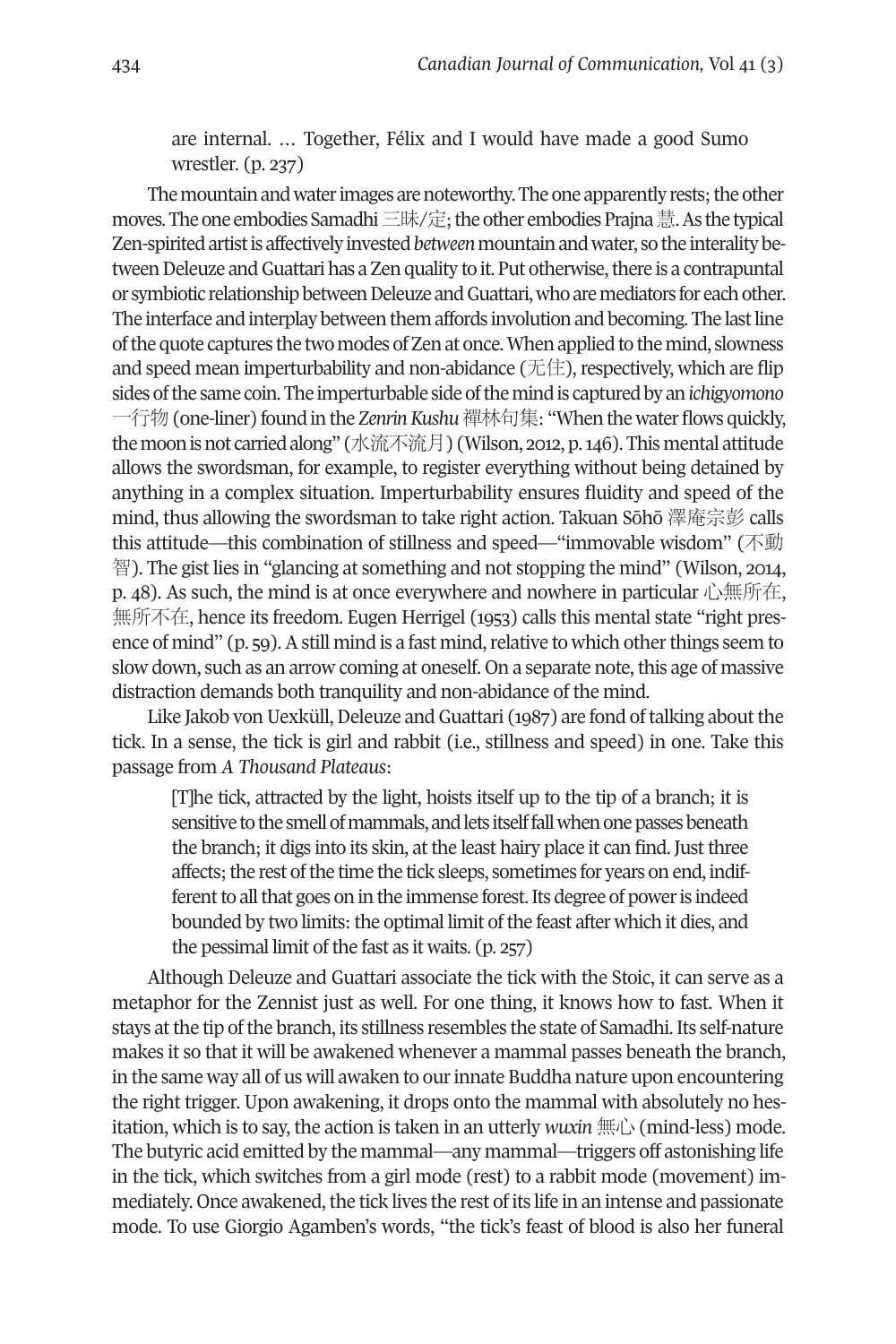banquet, for now there is nothing left for her to do but fall to the ground, deposit her eggs and die" (Agamben, 2004, p. 46). The tick's post-awakening life more or less exemplifies the point of the Zen phrase "Having heard the Way in the morning, I can die in the evening" (朝聞道夕死可也) (originally from *The Analects* of Confucius, collected in Hori, 2003, p. 258).

If Kerouac's *On the Road* (2007) is partly an outcome of the speed of typing, then Cixous' *Neutre* (2004) calls for an accelerated speed of reading. As Deleuze (2004) puts it:

We see the Cixous mystery in her last book *Neutre*: an author acknowledged as difficult generally demands to be read slowly: in this case, however, the work asks us to read it "fast," and we are bound to read it again, faster and faster. The difficulties which a slow reader would experience dissolve as the reading speed increases. In my view, Cixous has invented a new and original kind of writing … writing in strobe, where the story comes alive, different themes connect up, and words form various figures according to the precipitous speeds of reading and association. (p. 230)

The way Deleuze takes account of Cixous' writing calls to mind the invention of film, which more orless coincided with Bergson's philosophy. The whole idea of strobe rests on the co-functioning of speed and microintervals. Deleuze's explanation points in the direction of Zen and interality forthe simple reason that Zen emphasizes relationality rather than thingness, interdiction and extra-diction rather than diction, and that, as far as interality studies is concerned, the meaning of words lies as much *between* and *beyond* words as within words. Deleuze's repeated mention of speed and slowness can be attributed to Paul Virilio's influence, but the treatment is different. With the exception of the quote cited above, there is rarely any one-sided emphasis on speed alone in Deleuze's work.

The discourse of accelerationism popular among present-day Deleuzeans is more or less an extrapolation of Deleuze's understanding of the middle, which is "where things pick up speed" (Deleuze & Guattari, 1987, p. 25). To paraphrase Deleuze's point, interality is the locus of acceleration. The gist of accelerationism is the precipitation of Deleuzean events and becomings, and can be summarized with the equation *becoming = going through and beyond (control),* which involves an allusion to Deleuze's interview with Toni Negri entitled "Control and Becoming" (Deleuze, 1995, pp. 169–176). The understanding is that speeding up or acceleration, as opposed to slowing down, is the means of accomplishing throughness and beyondness, both of which are Zen-spirited terms. Metaphorically speaking, accelerationism is a species of socio-political *jujitsu* 柔術, the latter being a Zen-inspired martial art. An obvious blind spot of the discourse is its overemphasis on speed and the attendant de-emphasizing of slowness or stillness. The under-examined question is "Acceleration at what cost?" Accelerationism is a bit too future- and purpose-oriented. Zen, by contrast, is present-oriented and purposeless.

*For the student of Zen, Deleuze's notion of "zone of proximity" immediately calls to mind the existential atmosphere created by the Zen master.*

The notion is interological in nature. The Zen master's virtue 德 lies in the transformative quality of the zone of proximity he creates. The following quote applies to Zen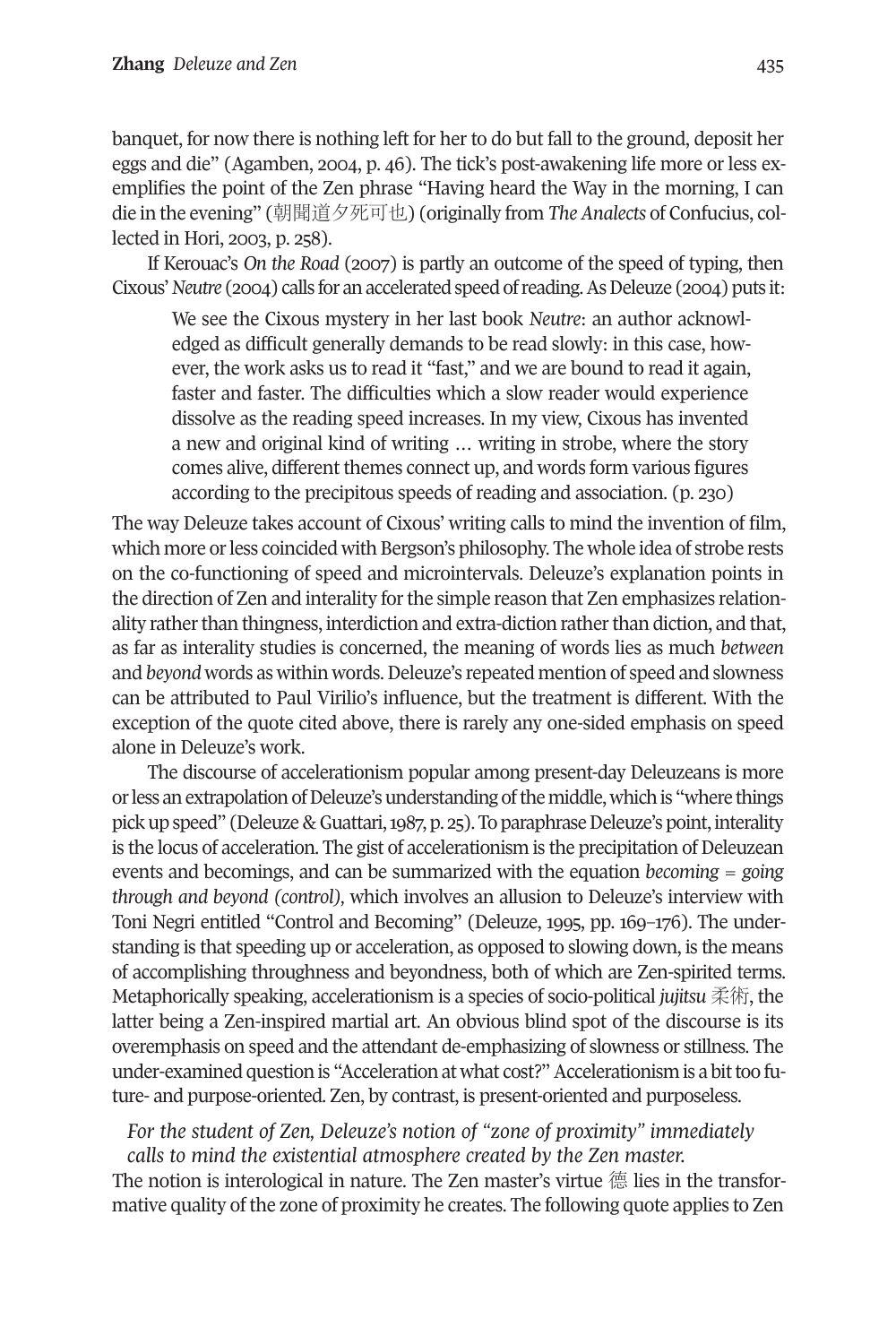masters whose very presence constitutes an *event:*

[W]hen they enter a room they are not persons, characters or subjects, but an atmospheric variation, a change of hue, an imperceptible molecule, a discrete population, a fog or a cloud of droplets. Everything has really changed. (Deleuze & Parnet, 1987, p. 66)

The zone of proximity created by the Zen master retunes the being of the disciple (because being is really interbeing), even though it offers no guarantee for *satori* or spiritual awakening. The Zen master's aura is an integral element of his being. On the other hand, this aura also varies depending on which disciple is in his company. It is said that a master may radiate 放光 at a kairotic moment to transmit a specific message to a specific disciple. Put otherwise, the being of the Zen master is a field being, and the nature of this field (i.e., zone of proximity) is a function of whoever is co-present. A Linji-style Zen master's zone of proximity is often characterized by the abrupt, penetrating shouts he makes to expedite his disciples' cracking of their *huatou* and induce mental catastrophes on their part.

*Zen in the Art of Archery* (Herrigel, 1953) can be read as a story about the transformative power of the zone of proximity created by the Zen-spirited master archer with whom the author studied. Of course, it is a story about ego-loss, too, as evidenced by the line "Is it 'I' who draw the bow, or is it the bow that draws me into the state of highest tension?" (p. 88). The following words are unforgettable:

If I had been continually shooting badly, the Master gave a few shots with my bow. The improvement was startling: it was as if the bow let itself be drawn differently, more willingly, more understandingly. (p. 86)

The [zon](#page-28-7)e of proximity a Zen master creates is a function of his *jingjie/kyōgai/gocara* 境界. <sup>13</sup> Suzuki (1956) explains, "The *kyogai* is his mode or frame or tone of consciousness from which all his reactions come and wherein all outside stimulations are absorbed" (p. 249).

*Deleuze's notion of becoming imperceptible resonates with the Zen notion of "Soften one's light and mingle in the dust"* 和光同塵*.*

Notably, the Zen notion is Taoist in origin (originally from *Tao Te Ching* [*Dao De Jing*], collected in Hori, 2003, p.  $178$ ). Regarding the man of becoming, Deleuze and Guattari (1987) point out:

[A]fter a real rupture, one succeeds ... in being just like everybody else. To go unnoticed is by no means easy. … If it is so difficult to be "like" everybody else, it is because it is an affair of becoming. … This requires much asceticism, much sobriety, much creative evolution: an English elegance, an English fabric, blend in with the walls … (p. 279)

This quote also calls to mind the Zen phrase "The superior hermit hides himself in a noisy market" (大隱隱於市). [14](#page-28-6) Suzuki (1964) points out, "Zen reveals itself in the most uninteresting and uneventful life of a plain man of the street, recognizing the fact of living in the midst of life as it is lived" (p. 45).

"Becoming imperceptible" is a recurrent motif inDeleuze's work. Take these lines from *Dialogues*: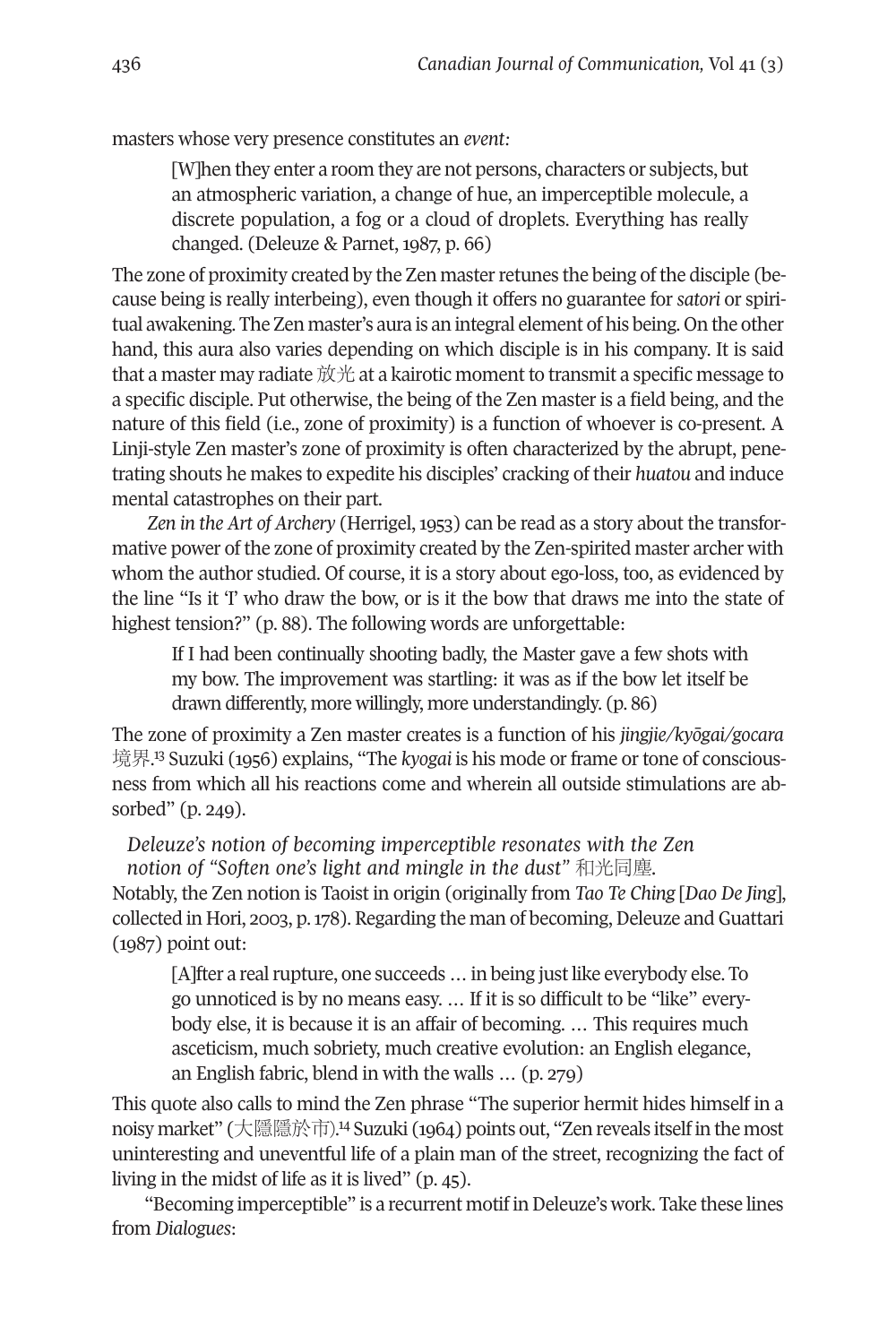[W]e no longer have any secrets, we no longer have anything to hide. It is we who have become a secret, it is we who are hidden, even though we do all openly, in broad daylight. … We have painted ourselves in the colours of the world. (Deleuze & Parnet, 1987, p. 46)

The Pink Panther is one of Deleuze's favourite examples for becoming imperceptible. One who is familiar with the 10 stages of spiritual cowherding will realize immediately that becoming imperceptible is the highest step of Zen-style spiritual training,

which is couched in the following language: *Entering the City with Bliss-bestowing Hands*. His humble cottage door is closed, and the wisest know him not. No glimpses of his inner life are to be caught; for he goes on his own way without following the steps of the ancient sages. Carrying a gourd he goes out into the market; leaning against a stick he comes home. He is found in company with wine-bibbers and butchers; he and they are all converted into Buddhas. (Suzuki, 1961,

p. 376, emphasis in the original)

Becoming imperceptible implies a mode of action that is clean or inconsequential, that creates no karma 業. Taoists and Zennists call it *wu-wei* 無爲, or action that is non-action. As a Zen phrase has it: "Entering the forest he moves not the grass; [e]ntering the water he makes not a ripple" (入林不動草, 入水不立波) (Watts, 1989, p. 152). Suzuki (1961) calls this kind of action "meritless deeds" thatleave no tracks or shadows. He invokes the following Zen couplet to illustrate the point: "The bamboo shadows are sweeping the stairs, but no dust is stirred. The moonlight penetrates deep in the bottom of the pool, but no trace is left in the water" (竹影掃階塵不動, 月穿潭底水 無痕) (p. 352). Deleuze's (1998) phrase "a rigorous innocence without merit or culpability" indicates that he is privy to this understanding (p. 4). A precursor to this notion can be found in the immemorial *I Ching*: "In the Book of Changes it is said: 'A tied-up sack. No blame, no praise.' This counsels caution" (Baynes, 1967, p. 394). The original wording in Chinese is " 《易》曰: '扩囊, 無咎, 無譽'. 蓋言謹也."

# **Concluding remarks**

This article indicates that there is an unmistakable Zen flavour to Deleuze's thought. It invites Deleuze scholars and Zen devotees alike to experience the resonant interval between Deleuze's corpus and Zen literature as a site for interanimation and mutual illumination, a space for new insights to emerge. As such, the article puts on display interology as a mode of inquiry and interality as a locus of fresh understanding. The essay is meant to be provocative rather than exhaustive. It is supposed to be invitational and unfinished.It celebrates creativity and receptivity,transitivity and affectability, singularity and multiplicity, haecceity and potentiality, acceleration and deceleration,tranquility and non-abidance.Ittakes impermanence as the very essence of life, immanence as the transcendence of transcendence, betweenness as the condition of possibility for throughness and beyondness. The reader is invited to let go and venture to the point where Deleuze as an effect is indistinguishable from Zen as a flavour, where emptiness is indistinguishable from infinity, where Samadhi is at one with Prajna, where every step becomes the *daochang/dōjō* 步步是道場, every en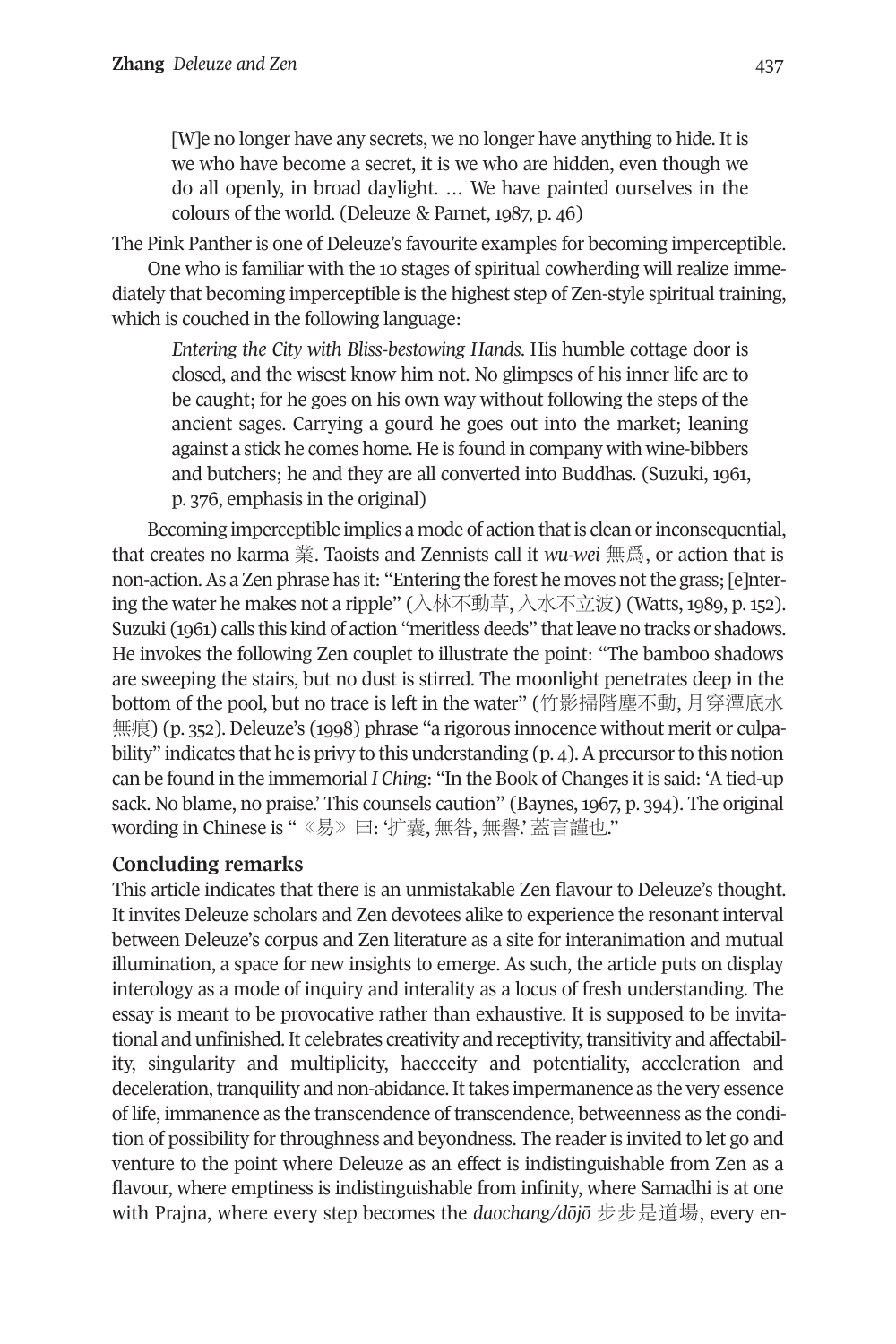counter obtains a spiritual quality, every *ksana* is intuited as a witness for perishability and rebirth, where one becomes compassionately detached, intoxicated by pure water, and enraptured by the mundane acts of life.

#### **Acknowledgements**

The author thanks Professor Tatsuya Higaki for inviting him to present an initial version of this article at a plenary session at the Deleuze Studies in Asia Conference held at Osaka University in June 2014. He also thanks the following scholars for reading a version of the article: Robert L. Ivie, Stephen C. Rowe, Kenneth Surin, Richard John Lynn, Geling Shang, Wayne Schroeder, Bill Guschwan, Blake Seidenshaw, and Deneb Kozikoski Valereto. He feels indebted to Ron Greene, Charles Stivale, Chan Master Victor Chiang, and Jason Adams for their responsiveness when he had questions about certain ideas, and to Jean-François Vallée for putting the abstract and keywords into French. Last but not least, he thanks Lee Hsiao-kun 李蕭錕 for creating a calligraphic version of the main title (see Figure 1).

#### <span id="page-27-1"></span>**Notes**

1. Humphreys (1968) presents the *kōan* exercise as "the concentration of mind and heart and will on the breaking of the bonds of the intellect, that the light of the intuition may illumine the mind, and the domination of the opposites be broken once and for all" (p. 73).

<span id="page-27-0"></span>2. This textual strategy or style of exploration is more orless justified by a line from Foucault's preface to *Anti-Oedipus*: "Develop action, thought, and desire by proliferation, juxtaposition, and disjunction, and not by subdivision and pyramidal hierarchization" (Deleuze & Guattari, 1983, p. xiii).

3. Deleuze (1995) points out: "In the act of writing there's an attempt … to free life from what imprisons it. … Everything I've written is vitalistic, at least I hope it is" (p.143). Regarding the eternalreturn, Deleuze remarks, "Only affirmation comes back, only what can be affirmed comes back, only joy returns" (2001, pp. 88–89).

4. For an example of paradox, take this line from "On the Superiority of Anglo-American Literature": "It would take a true alcoholic to attain that degree of sobriety" (Deleuze & Parnet, 1987, p. 50). And this line from *A Thousand Plateaus*: "Be quick, even when standing still!" (Deleuze & Guattari, 1987, p. 24). And the phrase "an extremely populous solitude" (Deleuze & Guattari, 1987, p. 377). Zen literature is full of paradoxical formulations. Take this line from *Zen in the Art of Archery*: "I see the goal as though I did not see it" (Herrigel, 1953, p. 84). The late Sokei-an Sasaki 曹溪庵 found Carroll's *Alice in Wonderland* to be an admirable Zen manual (Watts, 1989, p. 167).

5. Richard John Lynn 林理彰, the sinologist and translator of the *I Ching* as interpreted by Wang Bi  $\pm$  $\ddagger$ ), holds that the poem was written from the bridegroom's perspective. Upon request, he offered the following translation by email in September 2015:

> <span id="page-27-4"></span><span id="page-27-3"></span><span id="page-27-2"></span>It's a scene impossible to capture in a picture: She deep within the nuptial chamber really annoys me, Constantly calling for Little Jade for no reason at all, Just because she wants me to stay aware of her voice.

There are two lines in *Zen Sand* that are synonymous with the second half of the poem: "Wanting to get Chou-lang to turn his head again, from time to time she plucks the wrong string" (欲得周郎顧, 時時誤拂弦) (Hori, 2003, p. 400).

6. Herrigel (1953) makes a similar point in *Zen in the Art of Archery*:

<span id="page-27-5"></span>"Is it 'I' who draw the bow, or is it the bow that draws me into the state of highest tension? Do 'I' hit the goal, or does the goal hit me? Is 'It' spiritual when seen by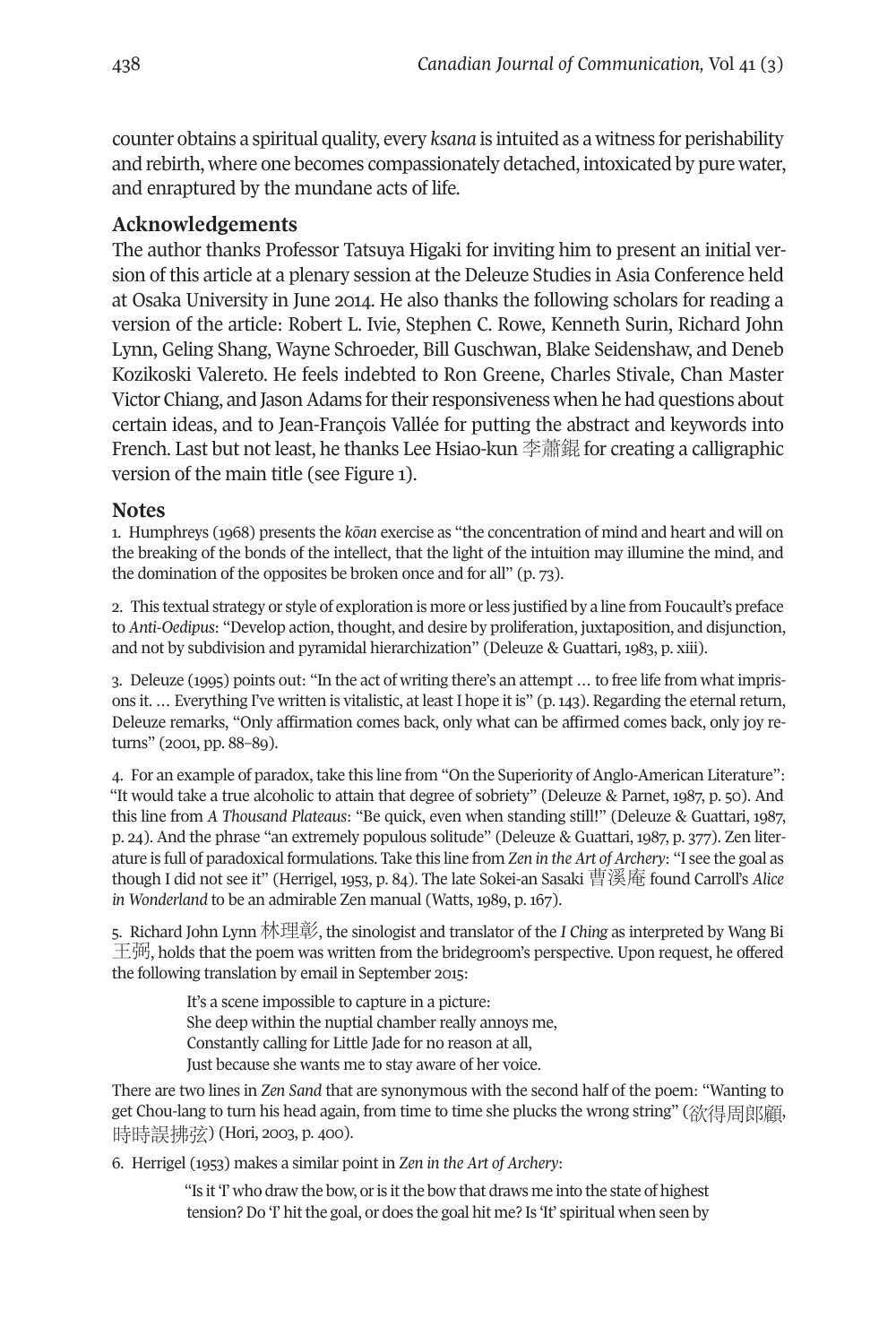<span id="page-28-7"></span><span id="page-28-6"></span><span id="page-28-5"></span><span id="page-28-4"></span><span id="page-28-3"></span><span id="page-28-2"></span><span id="page-28-1"></span><span id="page-28-0"></span>

the eyes of the body, and corporeal when seen by the eyes of the spirit—or both or neither? Bow, arrow, goal and ego, all melt into one another, so that I can no longer separate them. And even the need to separate has gone" (p. 88).

This understanding challenges the linguistic ideology behind the active voice. The question about whether "It" is spiritual or corporeal or both or neither constitutes a classical example of a tetralemma. The next important idea is ego-loss, the non-duality or interfusion between subject and object, or a primordial sense of oneness.

7. A few lines from McLuhan and Powers (1989) are in order here: "Paradoxically, electronic man is re-creating the conditions of the Orient and the Third World as the norm for our new world. Instant readjustment to surrounding, or robotism, cannot be avoided. The new passion for Zen and the *Tao of Physics* and ESP has an electronic base which is irresistible, because unconscious" (p. 101).

8. The 64 hexagrams ofthe *I Ching* are more about events than states of affairs, because each hexagram already contains a series of propensities or virtualities. If the whole notion of the event is about becomings, then so is the *I Ching*. This is just one of the reasons why a comparative study of Deleuze and the *I Ching* is in order. A couple of lines by Flusser (2011) are worth mentioning here: "an infinity of tendencies stream from every phenomenon, surrounding it with a cloud of futures. That is exactly what makes a phenomenon concrete, that it is a core surrounded by innumerable possibilities" (pp. 160–161).

9. Humphreys (1968) associates (form with *shi/ji* 事and void with *li*/*ri* 理. As he puts it:

"Ji are events, persons, the world of the particular and the concrete. Ri are principles, totalities, the abstractions which lie behind all Ji. Ji is rupam, form, and Ri is sunyata, the Void. … Their relation is one of 'perfect mutual unimpeded solution'. … Each individual Ji is not only dissolved unimpededly in Ri but also each in the other individually, mutually, and totalistically" (p. 89).

Compared to Humphreys, Deleuze uses "Events" in a very special sense. Philosophically, the void "embodies" both li/ri and interality 間. Thus li/ri and interality should be synonymous. However, some li/ri can be dead li/ri, whereas interality always points in the direction of tong  $\hat{\mathbb{H}}$  (i.e., throughness, smoothness, flow). On the other hand, the "wuai/muge" in shili wuai/jiri muge 事理無礙 and shishi wuai/jiji muge 事事無礙 also means tong.

10. As such, interology is interested in the virtual, or the infinite in the here and now.

11. Hori (2003) translates the phrase as "To destroy—is within me. To puttogether—is also within me"  $(p. 451)$ .

12. The idea of unchallengeable stillness immediately calls to mind the gamecocks Chi Hsing-tzu trained for the king. "Another cock can crow and they show no sign of change. Look at them from a distance and you'd think they were made of wood. Their virtue is complete. Other cocks won't dare face them, but will turn and run" (Watson, 1968, p. 204).

13. The explanation Suzuki (1965) offers in *The Training of the Zen Buddhist Monk* is "general mental attitude, the basic tone of one's inner life" (p. 160).

14. This phrase appears in *Zen Sand* in a slightly different guise: "A greatrecluse hides himself in court and market, [a] small recluse hides himself in hills and woods" (大隱隱朝市, 小隱隱山林) (Hori, 2003, p. 415)

# **References**

Abe, Masao. (1985). *Zen and Western thought*. Honolulu, HI: University of Hawai'i Press. Addiss, Stephen, Lombardo, Stanley, & Roitman, Judith (Eds.). (2008). *Zen sourcebook: Traditional*

*documents from China, Korea, and Japan*. Indianapolis, IN: Hackett Publishing. Agamben, Giorgio. (2004). *The open: Man and animal*. Stanford, CA: Stanford University Press. Allison, David B. (Ed.). (1977). *The new Nietzsche*. New York, NY: Dell Publishing.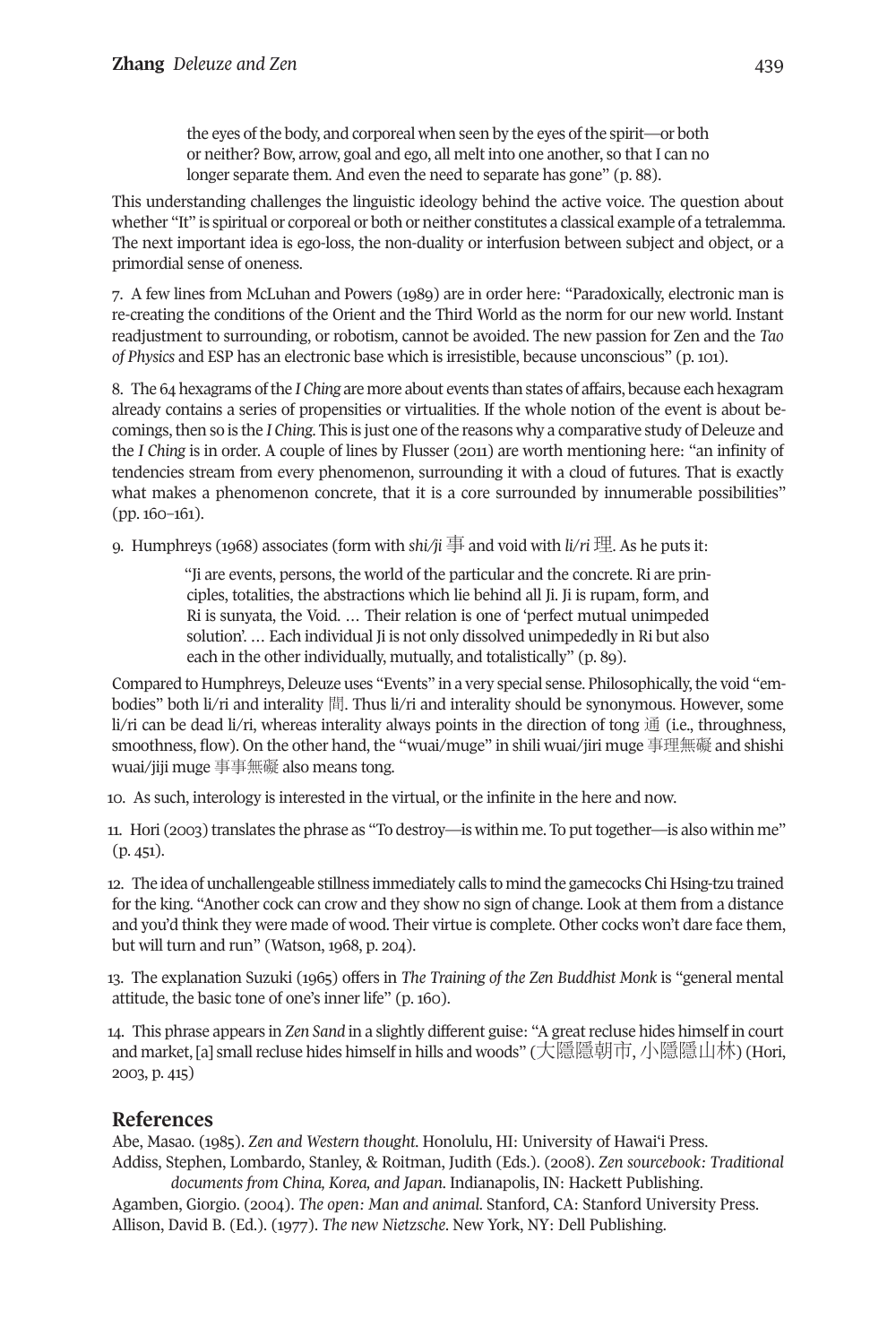- Baynes, Cary F. (Trans.). (1967). *The I Ching*. Princeton, NJ: Princeton University Press.
- Blofeld, John. (1972). *The Zen teaching of Hui Hai*. New York, NY: Samuel Weiser.
- Byth, R.H. (1942). *Zen in English literature and Oriental classics*. Tokyo: The Hokuseido Press.
- Blyth, R.H. (1959). *Oriental humor*. Tokyo: Hokuseido Press.
- Cixous, Hélène. (2004). *Neuter*. Lewisburg: Bucknell University Press.
- Cleary, Thomas. (1997). *Unlocking the Zen koan*. Berkeley, CA: North Atlantic Books.
- Cleary, Thomas. (2005a). *Classics of Buddhism and Zen: The collected translations of Thomas Cleary*, *Vol. 1.* Boston, MA: Shambhala.
- Cleary, Thomas. (2005b). *Classics of Buddhism and Zen: The collected translations of Thomas Cleary*, *Vol. 3*. Boston, MA: Shambhala.
- Deleuze, Gilles. (1972). *Proust and signs* (Richard Howard, Trans.). New York: George Braziller.
- Deleuze, Gilles. (1988). *Spinoza: Practical philosophy*. San Francisco, CA: City Lights Books.
- Deleuze, Gilles. (1990). *The logic of sense*. New York, NY: Columbia University Press.
- Deleuze, Gilles. (1991). *Bergsonism*. New York, NY: Zone Books.
- Deleuze, Gilles. (1994). *Difference and repetition*. New York, NY: Columbia University Press.
- Deleuze, Gilles. (1995). *Negotiations*. New York, NY: Columbia University Press.
- Deleuze, Gilles. (1997a). *Essays critical and clinical* (Daniel W. Smith & Michael A. Greco, Trans.). Minneapolis, MN: University of Minnesota Press.
- Deleuze, Gilles. (1997b). Literature and life. *Critical Inquiry, 23,* 225–230.
- Deleuze, Gilles. (2001). *Pure immanence: Essays on a life*. New York, NY: Zone Books.
- Deleuze, Gilles. (2004). *Desert islands and other texts: 1953–1974*. New York, NY: Semiotext(e).
- Deleuze, Gilles. (2007). *Two regimes of madness: Texts and interviews 1975–1995*. New York, NY: Semiotext(e).
- Deleuze, Gilles, & Guattari, Félix. (1983). *Anti-Oedipus* (Robert Hurley, Seem Mark, & Helen R. Lane, Trans.; Preface by Michel Foucault). Minneapolis, MN: University of Minnesota Press.
- Deleuze, Gilles, & Guattari, Félix. (1986). *Kafka: Toward a minor literature*. Minneapolis: MN: University of Minnesota Press.
- Deleuze, Gilles, & Guattari, Félix. (1987). *A thousand plateaus*. Minneapolis, MN: University of Minnesota Press.
- Deleuze, Gilles, & Guattari, Félix. (1994). *What is philosophy? New York*, NY: Columbia University Press.
- Deleuze, Gilles, & Parnet, Claire. (1987). *Dialogues* (Hugh Tomlinson & Barbara Habberjam, Trans.). New York, NY: Columbia University Press.
- Flusser, Vilém. (2003). *The freedom of the migrant: Objections to nationalism*. Urbana, IL: University of Illinois Press.
- Flusser, Vilém. (2011). *Into the universe of technical images*. Minneapolis, MN: University of Minnesota Press.
- Hanh, Thich Naht. (1995). *Zen keys*. New York, NY: Doubleday.
- Herrigel, Eugen. (1953). *Zen in the art of archery*. New York, NY: Pantheon Books.
- Hershock, Peter. (2005). *Chan Buddhism*. Honolulu, HI: University of Hawai'i Press.
- Hori, Victor Sōgen. (2003). *Zen sand: The book of capping phrases for kōan practice*. Honolulu, HI: University of Hawai'i Press.
- Humphreys, Christmas. (1968). *Zen Buddhism*. New York, NY: Macmillan Company.
- Kerouac, Jack. (2007). *On the road*. New York, NY: Viking.
- Lee, Bruce. (1975). *Tao of Jeet Kune Do*. Santa Clarita, CA: Ohara Publications.
- Lynn, Richard J. (1994). *The classic of changes: A new translation of the* I Ching *asinterpreted by Wang Bi*. New York, NY: Columbia University Press.
- May, Todd. (2005). *Gilles Deleuze: An introduction*. New York, NY: Cambridge University Press.
- McLuhan, Marshall, & Powers, Bruce. (1989). *The global village*. New York, NY: Oxford University Press.
- Okakura, Kakuzo. (1906). *The book of tea*. New York, NY: Fox Duffield & Company.
- Reps, Paul. (1961). *Zen flesh, Zen bones*. Garden City, NY: Anchor Books.
- Seng-ts'an. (2001). *Hsin-hsin ming*. Buffalo, NY: White Pine Press.
- Sun Tzu. (2003). *The art of war*. New York: Barnes and Noble Classics.